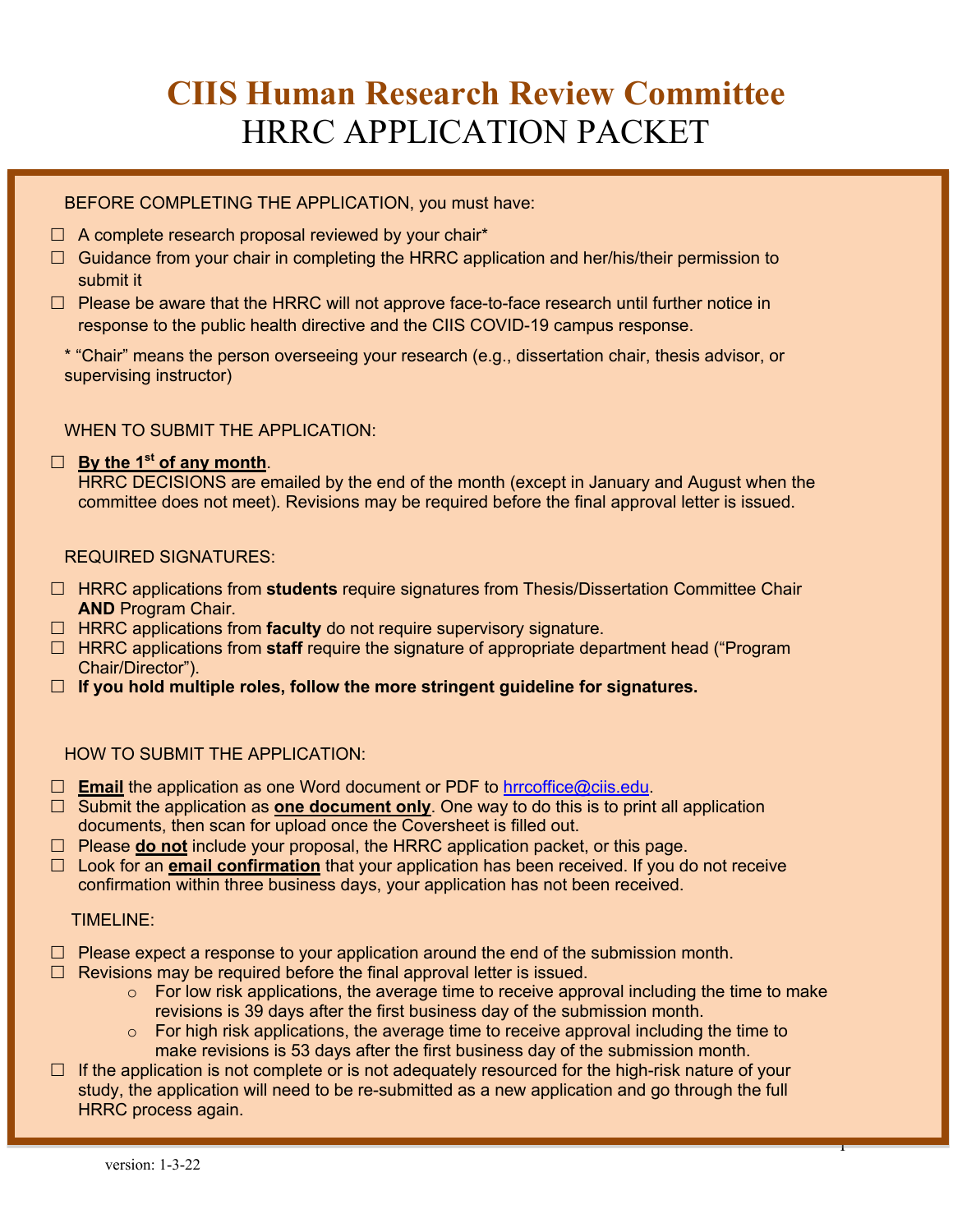#### Dear Applicant:

Enclosed herein are the instructions and forms for completing and submitting an application for Human Research Review Committee (HRRC) approval.

What is the difference between your dissertation proposal and the HRRC application?

- Your application should focus on a brief description of the overall project, then a more extended description based on the categories outlined in this handbook. The application should be no longer than 15 pages not including appendices.
- Do not include your literature review or an extended description of your methods.
- The HRRC committee reviews your research protocols for protecting human participants' anonymity, confidentiality, and physical and mental safety in accordance with Federal guidelines. *Approval from the HRRC is required before you can begin your research.*

#### **Who should apply?**

- CIIS students, faculty, and staff whose research project involves human participants
- In addition to qualitative methods such as narrative, case study, ethnography, and autoethnography, HRRC approval is required for quantitative, theoretical, metaanalysis, or other literature-based research that uses narrative data from participants (as is often done to enliven theory or to offer lived experience as examples of concepts).
- Researchers who will use archived data (e.g., records, transcripts, field notes, correspondence, and recordings)

If you are unsure if HRRC review is required, consult with your chair. If there is still some doubt, apply for **request for exempt status** to get a cursory review from the committee. When in doubt it is always better to err on the side of caution with respect to the protection of human participants. Instructions are included in this application.

#### **When can I begin my research?**

• When your Proposal has been approved by your committee, the person overseeing your research, and Program Chair, and when your HRRC application has been approved by the HRRC.

#### **For how long is an HRRC approval good for?**

• 3 years

Apply for an extension if you have not completed the data gathering phase within 3 years. Send an email to hrrcoffice@ciis.edu requesting extension and stating that no unapproved changes have been made to your study.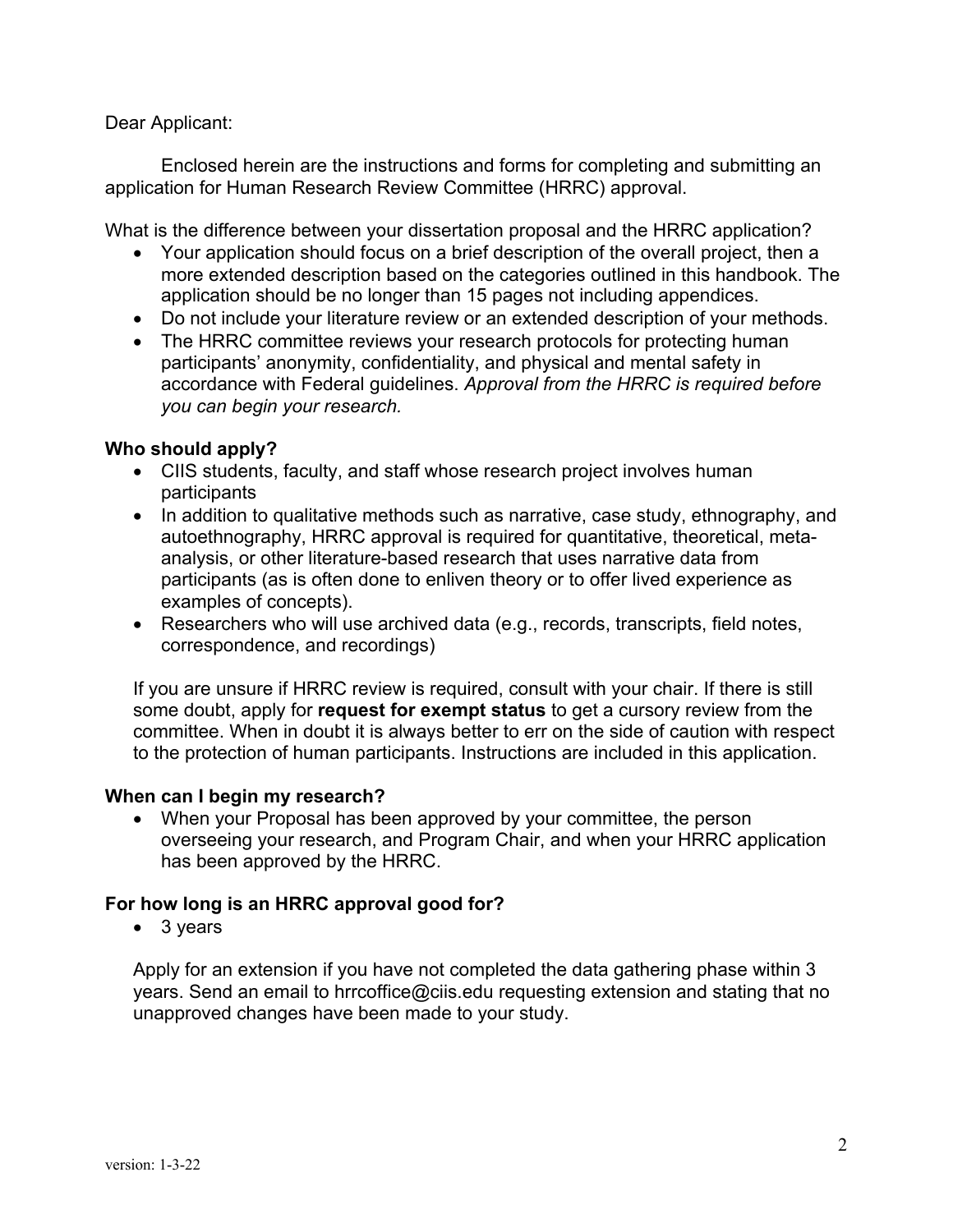## **What if I need to make changes to my study?**

Send an email to hrrcoffice@ciis.edu in advance of making any changes to your study. Indicate all changes requested, rationale for making the changes, and your research supervisor/chair's approval of these changes. (Cc the chair/person overseeing your research to this email.)

**Documents included in the HRRC application (**Forms and detailed Instructions for these documents follow.)

Your HRRC application will include a completed:

- $\Box$  Coversheet completed in legible writing or typed, including all signatures
- $\Box$  Application fully answering the 14 criteria
- $\square$  Appendix

#### **Coversheet instructions** (See form on next page)

Fill in the Coversheet. Categorize your research as *High* or *Low Risk* or *Request for Exempt Status*. Secure chair and program chair/department director signatures.

#### *High Risk, Low Risk, or Request for Exempt Status?*

- Choose *High Risk* if:
	- o Research participants are more vulnerable than the general population (e.g., children; incarcerated participants, individuals with impaired decisionmaking capacity, or economically or educationally disadvantaged persons).
	- o Research participants are engaged in illegal activities that constitute the focus of your research (e.g., illegal immigrants; drug users; users of psychedelics, gang members; sex workers)
	- o The research methodology has above average risk in causing participants significant distress (e.g., triggering trauma)
	- o Participants are to engage in strenuous physical activity or are subject to challenging physical settings
	- o The *researcher* is put at risk (e.g., research conducted in politically unstable countries, in high-crime neighborhoods, where psychedelics or other drugs are illegally used)
- Choose *Request for Exempt Status* if:
	- o Your study does not use participant data and you and your chair are unsure if your research should have HRRC review.
	- o See page 5 for *Request for Exempt Status Application* instructions (abbreviated application).
- Choose *Low Risk* for all other research.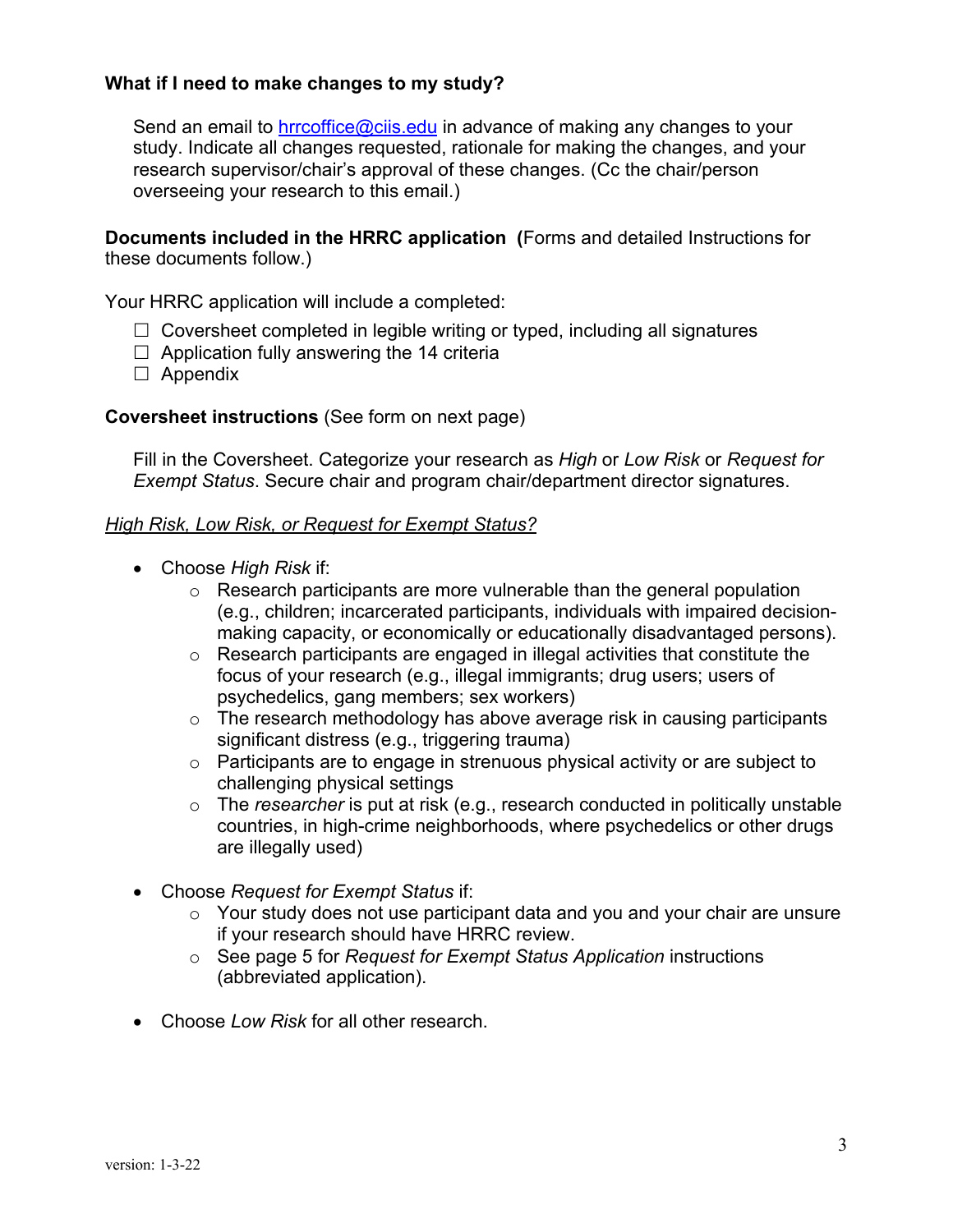#### **HRRC COVERSHEET TO ACCOMPANY ALL APPLICATIONS CALIFORNIA INSTITUTE OF INTEGRAL STUDIES**

**HUMAN RESEARCH REVIEW COMMITTEE APPLICATION**

|                                           | Researcher's Last Name                                                                                                                                       | _First Name __ |                                                                                                                                                                                                                                                                                                                             |  |
|-------------------------------------------|--------------------------------------------------------------------------------------------------------------------------------------------------------------|----------------|-----------------------------------------------------------------------------------------------------------------------------------------------------------------------------------------------------------------------------------------------------------------------------------------------------------------------------|--|
| CIIS Program                              | Researcher's Telephone                                                                                                                                       |                | Researcher's E-mail                                                                                                                                                                                                                                                                                                         |  |
| Researcher's Street Address               |                                                                                                                                                              |                | City                                                                                                                                                                                                                                                                                                                        |  |
| State                                     |                                                                                                                                                              | Country        | Zip Code                                                                                                                                                                                                                                                                                                                    |  |
| Signature of Researcher                   |                                                                                                                                                              |                | Date this application was emailed                                                                                                                                                                                                                                                                                           |  |
|                                           | Printed name of Chair of Thesis/Dissertation<br>Committee (or Supervisor of Research)<br>notified of any significant problems or changes.                    | Telephone      | E-mail<br>Your signature as Thesis/Dissertation Chair (or Supervisor of Research) indicates that you have<br>considered all risks involved, accept responsibility for the research described, and that you are fully<br>aware of all procedures to be followed, will monitor the research, and will ensure that the HRRC is |  |
| (or Supervisor of Research)               | Signature of Chair of Thesis/Dissertation Committee<br>This application may be submitted just before committee approval of the thesis/dissertation proposal. |                | Date                                                                                                                                                                                                                                                                                                                        |  |
| Program Chair/Director<br>to be followed. |                                                                                                                                                              | Date           | Your signature as Program/Department Chair/Director indicates that you have considered all risks<br>involved, accept responsibility for the research described, and that you are fully aware of all procedures                                                                                                              |  |
|                                           | Title of Research Project typed or written clearly:                                                                                                          |                |                                                                                                                                                                                                                                                                                                                             |  |
|                                           |                                                                                                                                                              |                |                                                                                                                                                                                                                                                                                                                             |  |
| <b>REVIEW CATEGORY REQUESTED:</b>         |                                                                                                                                                              |                |                                                                                                                                                                                                                                                                                                                             |  |
|                                           | High Risk (see special instructions on page 6)                                                                                                               |                |                                                                                                                                                                                                                                                                                                                             |  |
| Low Risk                                  |                                                                                                                                                              |                |                                                                                                                                                                                                                                                                                                                             |  |
|                                           | Request for EXEMPTION                                                                                                                                        |                |                                                                                                                                                                                                                                                                                                                             |  |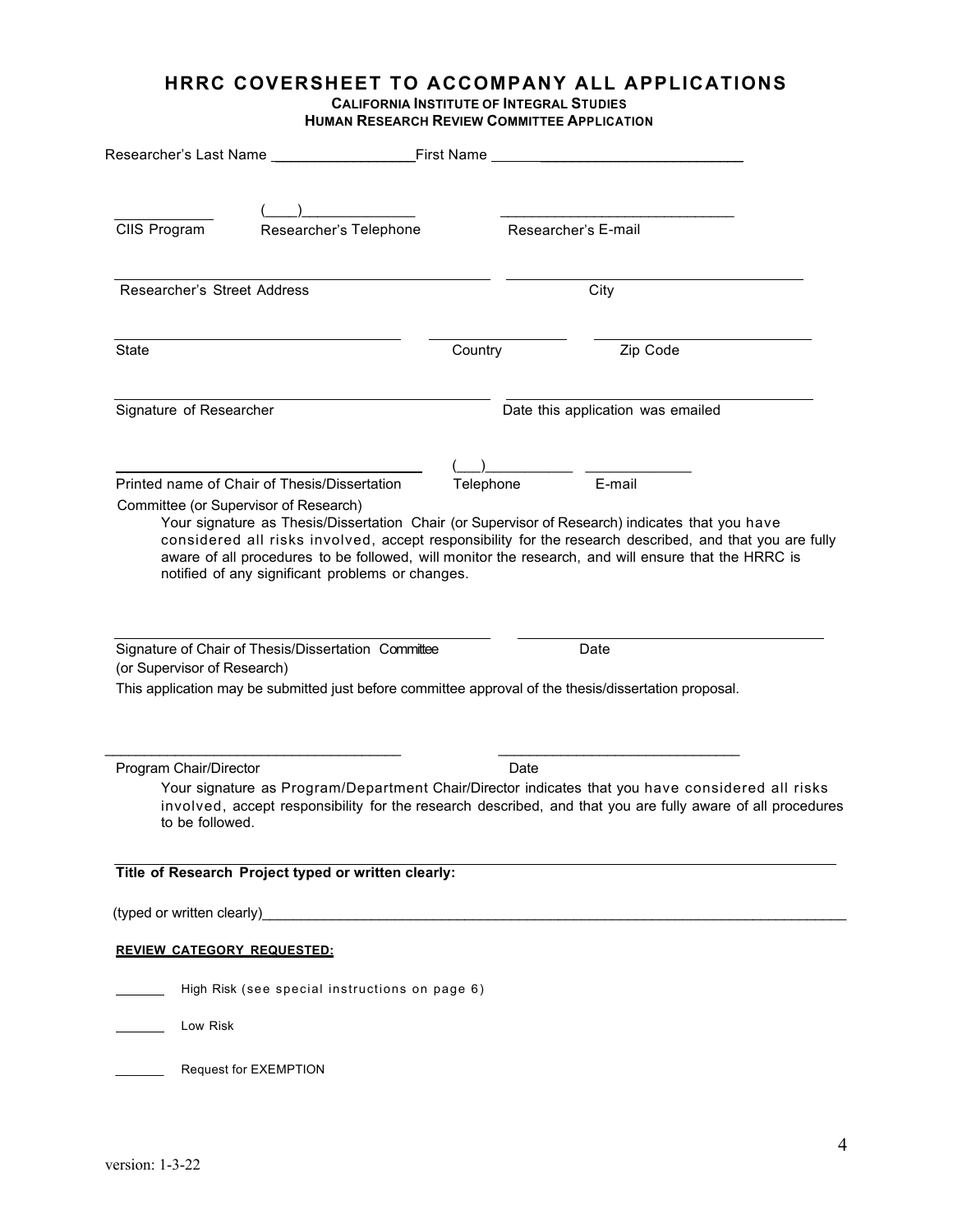# **Request for Exempt Status Application**

## **Abbreviated Application:**

Complete the coversheet and attach it to the abbreviated application.

In 1-2 pages, describe your proposed research covering the following points:

- One-paragraph description of the research focus
- Method to be used
- Explanation of human participant data that will be collected
- All possible risks to anonymity, confidentiality, and safety
- How risks are minimized

# **High Risk Application Special Instructions**

## **All High Risk Studies**

All High Risk studies are required to have at least one dissertation committee member or consultant who has the experience and training appropriate to supervise risks involving the population in question and phenomena in question.

## **Clinical High Risk Studies**

High Risk studies exploring a clinical phenomenon are required to have at least one dissertation committee member who is a mental health professional with training and licensure appropriate to supervise the development of the research proposal for the population in question and clinical phenomena in question.

## **Supervisor Qualifications**

A description of the dissertation chair's qualifications related to the study and CV must be included in the application. If the chair lacks the qualifications to supervise the risks associated with this specific population and phenomena, a qualified consultant or committee member is needed. This supervisor must oversee risks involved in the development of the study from its initial planning stages. Include the supervisor's name, qualifications, and CV in this application.

## **Mental Health Referrals**

Research in which participants may become stressed, anxious, or in other ways psychologically impacted in a negative manner needs a referral path to a mental health professional. Please provide license numbers, addresses, and phone numbers for all referrals. Indicate that referral professionals have been directly contacted by you, are aware of the study and its risks, have agreed to accept participants should referral be needed, and are able to conduct remote sessions. Include this information in the application and in the *Informed Consent*. In the event you are conducting research in multiple locations and cannot reasonably identify particular individuals, consider identifying a referral source that is national and a clinician or service who will act in the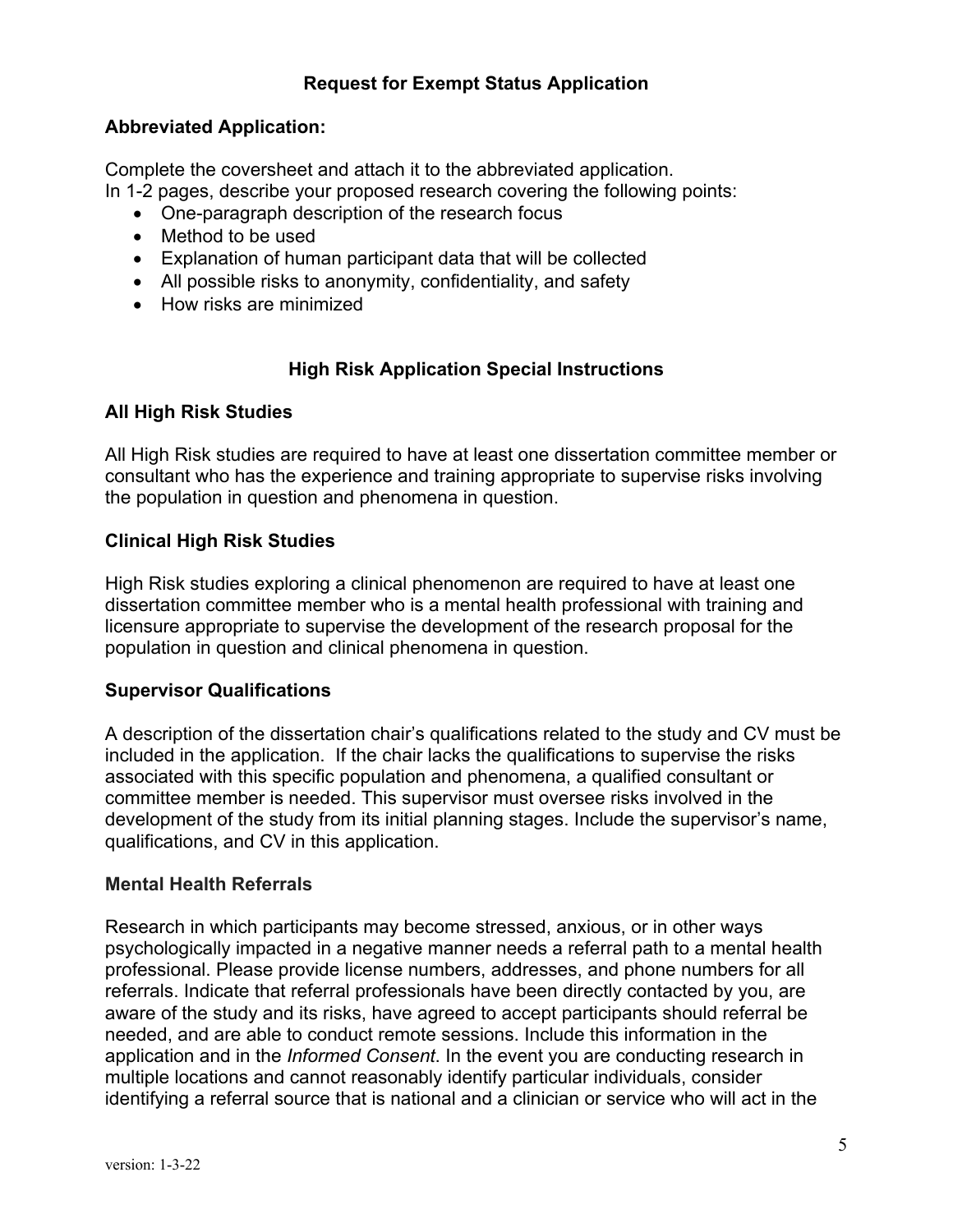role of facilitating referrals. Cost of mental health referrals should be taken into consideration and disclosed to participants.

### **Research Involving Psychedelics**

- CIIS student researchers, faculty, and staff, in their capacity as researchers, cannot be present, be a participant observer, or be a participant where they know substances that are illegal in that jurisdiction are being used, stored, or distributed.
- You may be asked to provide the relevant information about what substances are legal in specific jurisdictions and how you qualify under the above policy for being present, being a participant observer, or being a participant where substances are being used legally under that jurisdiction. For example, you may be asked to provide a letter or membership card for membership of Santo Daime, UDV, or Native American Church or provide evidence that the substance is indeed legal under the Religious Freedom and Restoration Act (RFRA), for clinical trial purposes or other provisions within that jurisdiction.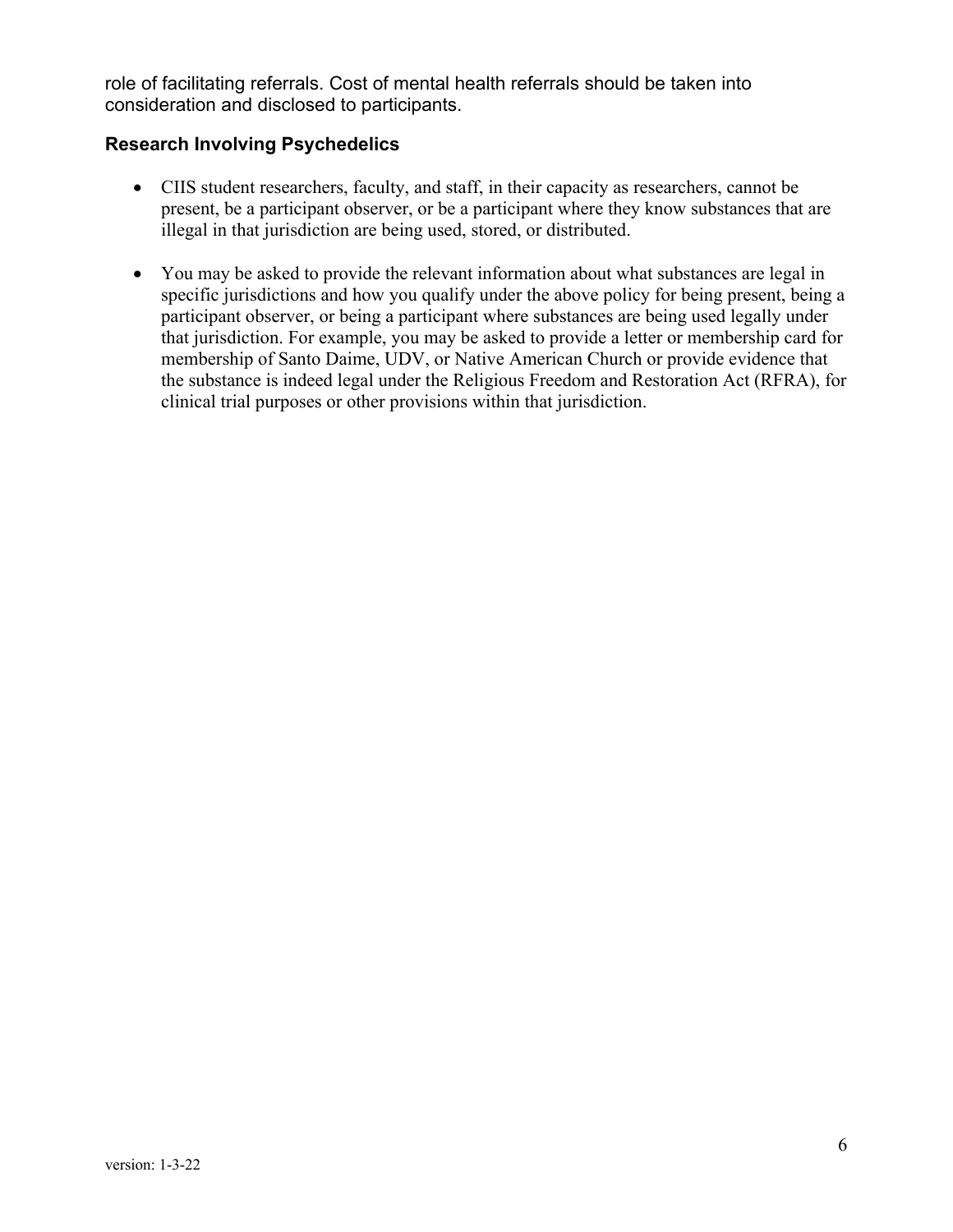## **Requirements for Submission**

### **1. Study:**

Purpose, inquiry question, and discipline.

## **2. Methodology:**

Methodology and method.

Relationship between researcher and participants the methodology supports.

## **3. For High Risk Studies, Supervisor Qualifications:**

- Description of the dissertation chair or consultant's qualifications related to the study and CV. CV at end of the Appendix.
- Describe role of consultant who has agreed to oversee risks involved in the development of the study from its initial planning stages.

## **4. Participant Inclusion-Exclusion Criteria:**

- How many participants included in study.
- Concisely list inclusion and exclusion criteria.
- Pertinent demographics: age, gender, ethnicity, etc.
- Specify that participants are above the age of 18 if study does not involve children.
- \_\_\_\_ Geographic location.
- Other characteristics to exclude would-be participants (e.g., current mental health, non-English speaking).
- Protocol to assess for exclusionary characteristics.
- \_\_\_\_ Professional and/or personal background if relevant to assessing exclusion criteria.

\_\_\_\_ If high risk, describe protocols you and your supervisor will use together to assess for exclusionary characteristics.

## **5. Recruitment Protocols:**

- How you will contact potential participants.
- If you use referrals or snowball method, specify that participants will be given your contact information to contact you if interested in study.
- Samples of all recruitment material.
- How you will screen participants. (Detailed and thorough screening protocols for high risk.)
	- How you will contact accepted participants to convey next steps.
	- How you will contact excluded participants and what rationale you will give for exclusion. (Sensitive in language)

## **6. Data Gathering Protocols:**

## **Interactions with participants**

- Relationship to the participant community.
- \_\_\_\_Presentation of *Informed Consent* and *Participant Bill of Rights.*
- Designate neutral, safe space to work with participants that ensures confidentiality, privacy, anonymity, and safety.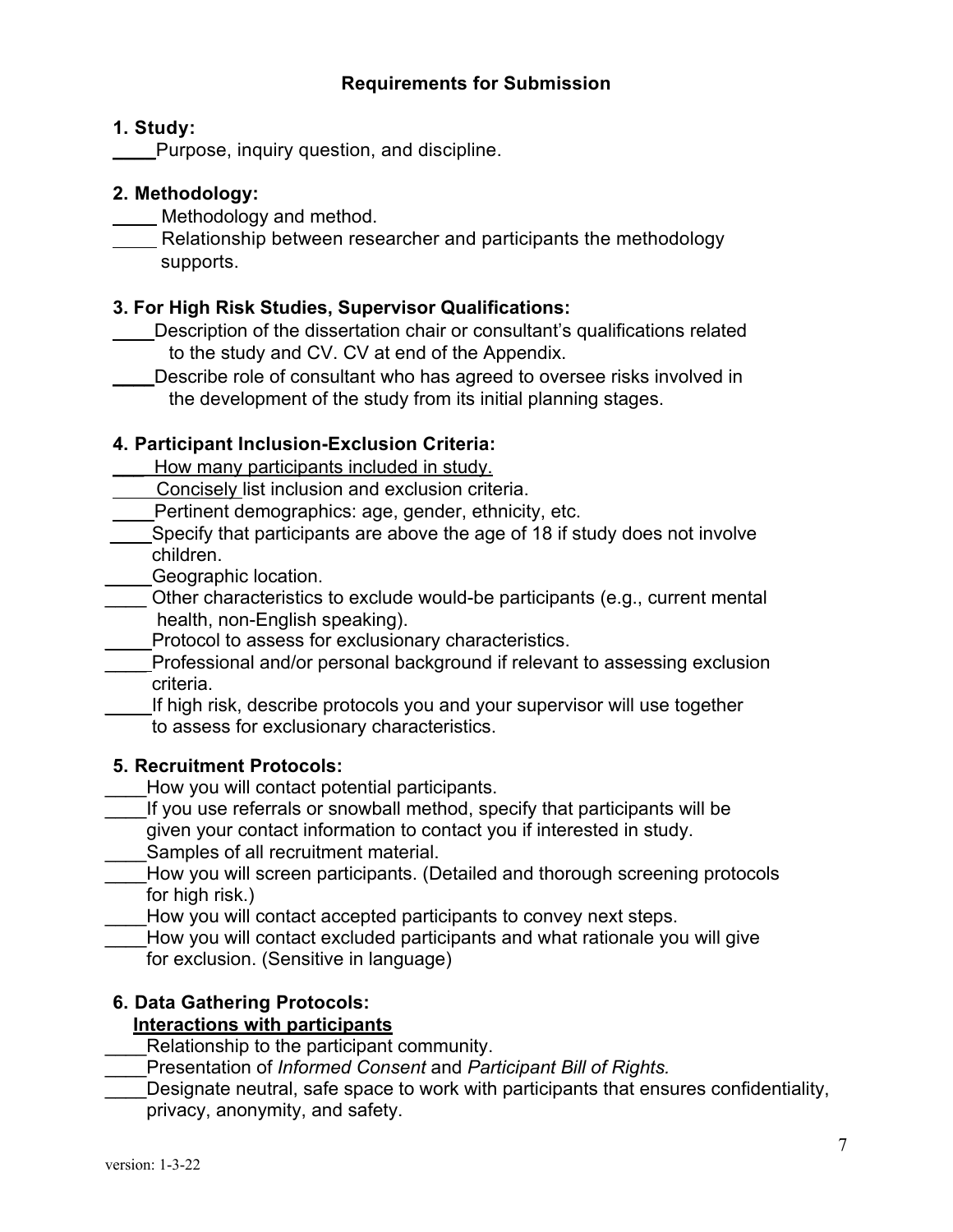Describe each interaction with participants in data collection.

- How you will put the participant at ease.
- For questionnaires, pilot to confirm they can be completed in the timeframe estimate with a break after 60 minutes.
	- Confidentiality protocols if conducting group interviews.

## **Data handling**

- Information about co-facilitators and confidentiality.
- Information about use of transcriber and confidentiality.
- How data will be collected, (e.g., notes, audio tape, video recording,
- participant artwork) stored, and identifiable data destroyed.
- Secure online data storage protocols.
- Specify use of video or audio recordings.
- Personal information removed from data and stored separate.
- Hardcopy data stored in locked area accessible only by the Principal Investigator.
- Personal, identifiable information destroyed within seven years of completion of research project.
- \_\_\_\_Statement that either nonidentifiable data could be used or distributed to another investigator for future research studies or will not be used or distributed for future research studies.
	- Return participant artwork, journals, or other materials if these were collected.

## **7. Risks:**

- Describe in detail all the potential psychological and physical risks to participants and how you intend to minimize them.
- Describe risks to confidentiality for group interviews, co-facilitators, and transcribers and how you intend to minimize them.
- Include appropriate discussion of risk for online data collection and storage.
- If high risk, provide the license numbers, addresses, and phone numbers for all referrals. Remote sessions an option.
	- Indicate that referral professionals have been directly contacted by you, are aware of the study and its risks, have agreed to accept participants should referral be needed, and can conduct remote sessions.

## **8. Benefits:**

Name any monetary or material compensation and indirect benefits to participants, the academic discipline, or to society. Indicate that there can be no guarantee of direct benefit from this study.

## **9. Type of Informed Consent:**

- \_\_\_\_Written consent, assent, or waiver of signed consent.
- **10. Informed Consent process and documentation:**
	- If in language other than English, include certified translation.
- \_\_\_\_**Introduce self** and study**.**
- State that participation is completely voluntary.
	- **Include all details of what participation will involve.**
- Include each interaction with participants: how established, where/how it will take
- place, what will happen, how long, and who will be there.
- How many participants approximately will be involved in study.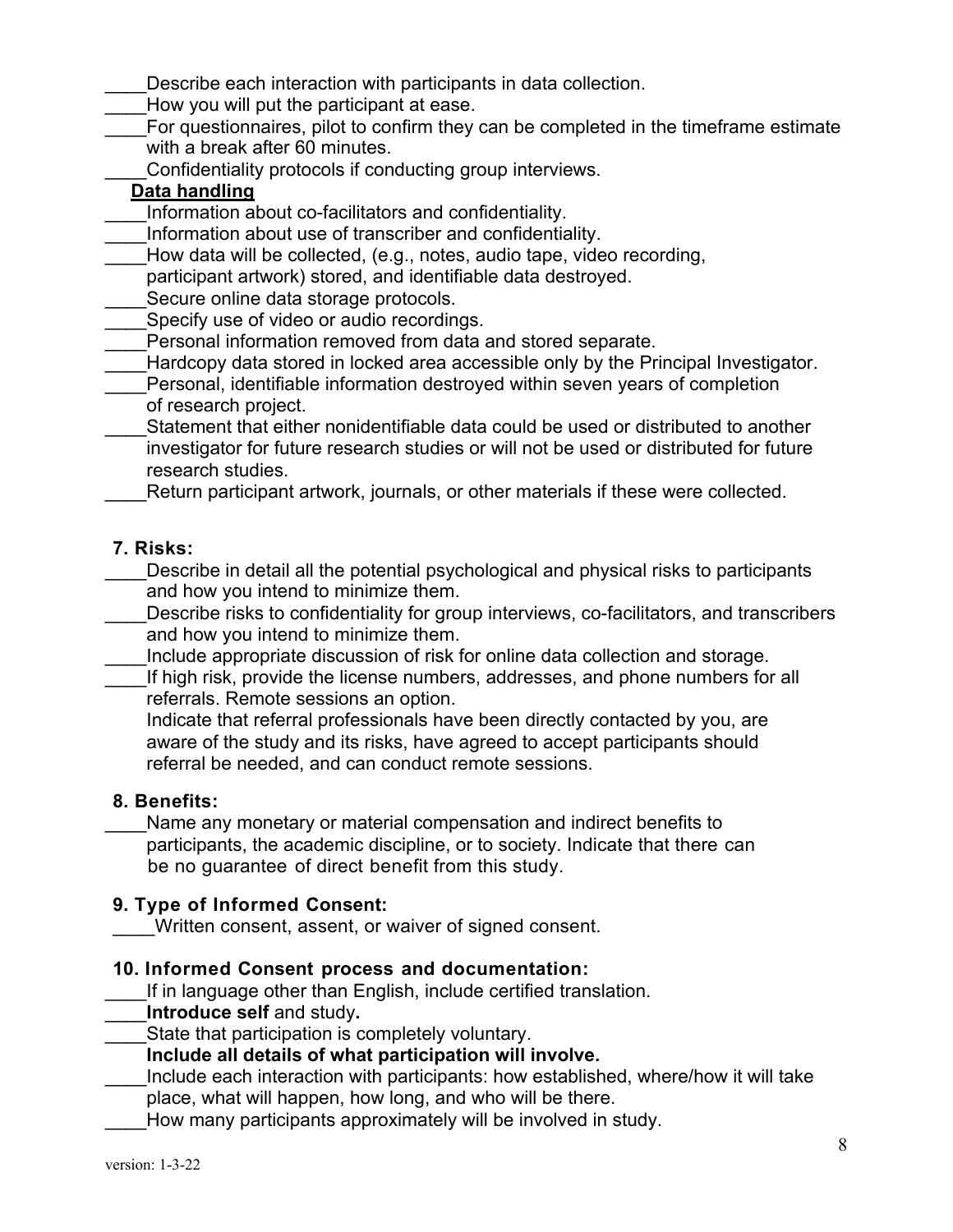Private location to ensure confidentiality, privacy, and anonymity.

Confidentiality protocols if conducting group meetings.

### **Include data security protocols.**

- All information strictly confidential and identity protected within the limits of the law.
- \_\_\_\_Information about co-facilitators and provide copies of confidentiality forms.
- Information about use of transcriber and provide copies of transcription forms.
- How data will be collected, (e.g., notes, audio tape, video recording, participant artwork) stored, and identifiable data destroyed.
- Secure online data storage protocols.
- Specify use of video or audio recordings.
- Personal information removed from data and stored separate.
- Hardcopy data stored in locked area accessible only by the Principal Investigator.
- \_\_\_\_Personal, identifiable information destroyed within seven years of completion of research project.
- Statement that either nonidentifiable data could be used or distributed to another investigator for future research studies or will not be used or distributed for future research studies.
	- Return participant artwork, journals, or other materials if these were collected.

# \_\_\_\_**Explain benefits.**

- Indicate if no direct benefit is offered or quaranteed.
- \_\_\_\_**Include all risks discussed in application.**
- Protocols should participants become distressed.
- High risk require mental health referral relevant experience, license numbers, addresses, phone numbers, directly contacted, aware of study, have agreed to accept participants, and can conduct remote sessions.

## \_\_\_\_**Include your contact information for general questions only.**

- \_\_\_\_**Provide HRRC contact information for concerns.** 
	- o In addition, should you at any time wish to discuss issues related to your contribution to this study, including questions regarding your rights as a participant, suggestions for how to minimize potential risk, or concerns that you have been put at risk, you may share your concerns (anonymously, if you wish) with the Human Research Review Committee at the California Institute of Integral Studies, 1453 Mission Street, San Francisco, CA 94103 by email: hrrcoffice@ciis.edu.

## \_\_\_\_**Include all necessary information with the signature line.**

- o Printed name;
- o *I have read, understood, and received a copy of this Informed Consent form, the Participant Bill of Rights, the Confidentiality Statement, and the Confidentiality Agreement Forms signed by anyone with access to data other than the Principal Investigator and dissertation chair.*
- o *I have had any questions about this research answered to my satisfaction;*
- o *I understand that my confidentiality will be protected within the limits of the law;*
- o *I consent to participate in this study;*
- o *I am willingly and voluntarily participating in this research.*
- o *Signature and date.*

## \_\_\_\_**Indicate that participants may receive a summary of the results** of the study by providing email or mailing address.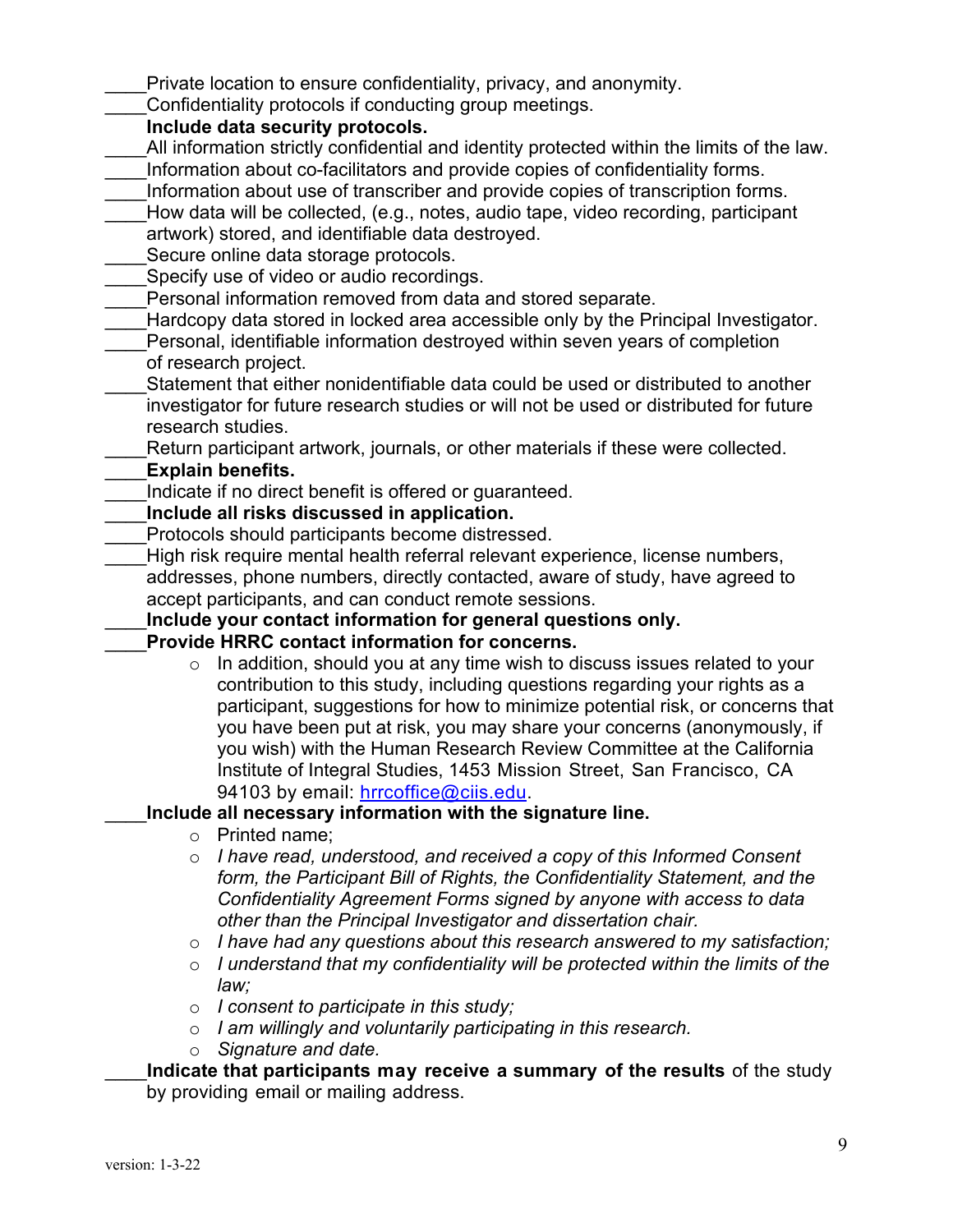#### **11. Human Participant Bill of Rights:**

\_\_\_\_ Orally inform participants of participant rights and provide participants with a written copy.

### **12. Funding Agency or Sponsor:**

If this research is being funded, identify the agency or sponsor and their contact information.

## **13. Supervision by an Institution Other Than CIIS:**

- If other institutions are involved in your study, include letter of agreement signed by the appropriate authority.
- If using archival data collected by another institution and/or researcher, provide letter giving you permission to use the data.
- If the archival data were part of the study that underwent institutional review (IRB), include a copy of the approval letter.
- \_\_\_\_If conducted under the *supervision* of another institution, include copies of their HRRC/IRB review.

#### **14. Samples of Interview Questions and Other Data Collection Materials:**

Sample questions, email communications, interview protocols, demographic information forms, and questionnaires included

## **Further Clarification and Guidelines**

- **1-14 not to exceed 15 pages**
- **Use numbers and headings below**
- **Use page numbers**

#### **1. Study, Aim, Background**

• *Concisely* (in one-to-two paragraphs) note the purpose of the study, the inquiry question, and the discipline(s) to which relevant literature to the study is associated.

#### **2. Methodology and Method**

- *Concisely* (in one-to-two paragraphs) name the methodology and method. Here are some examples of methodology paired with methods:
	- o Qualitative: Narrative
	- o Qualitative: Ethnography
	- o Qualitative: Case study
	- o Qualitative: Arts-based research
	- o Mixed method: Statistical analysis of empirical data and semi-structured interviews
	- o Theoretical: Literature review with excerpts from case notes
- Make clear the relationship between the researcher and participants that the methodology supports. Cite literature where this relationship is discussed.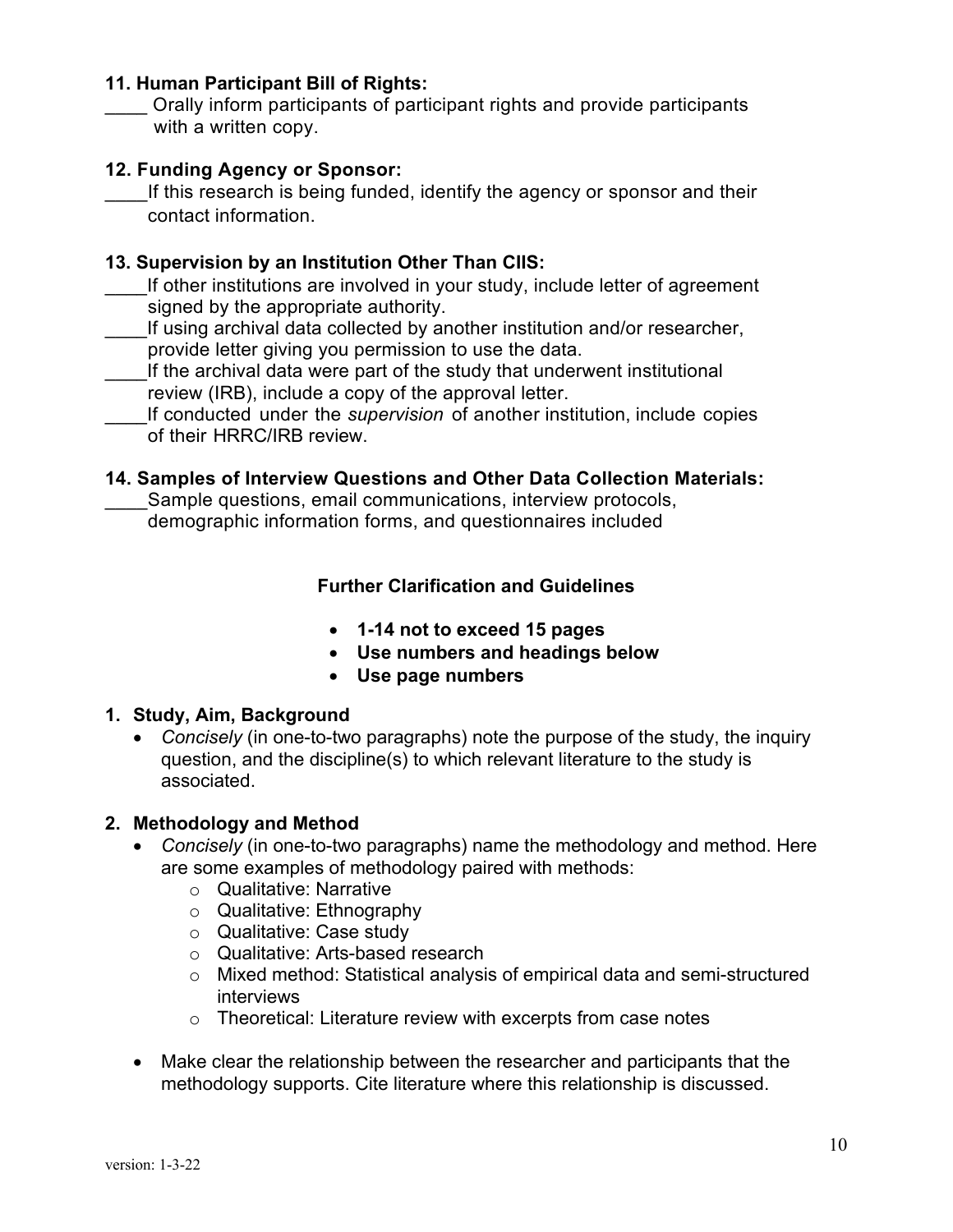# **3. For High Risk Studies, Supervisor Qualifications**

- Include a description of the dissertation chair's experience and training appropriate to supervise risks involving the population in question and phenomena in question.
- If the chair lacks the qualifications to supervise the risks associated with this specific population and phenomena, a qualified consultant or committee member is needed. This supervisor must oversee risks involved in the development of the study from its initial planning stages.
- Include the supervisor's name and relevant qualifications in this section. Include the supervisor's CV at the end of the *Appendix*.

## **4. Participant Inclusion-Exclusion Criteria**

- How many participants do you plan to include in your study?
- Concisely list the inclusion criteria and exclusion criteria.
- Describe the following inclusion criteria and rationale if not obvious:
	- o Pertinent demographics: age, gender, ethnicity, etc.
	- $\circ$  Specify that participants are above the age of 18 if your study does not involve children
	- o Geographic location
	- $\circ$  Other participant characteristics required by the study
- Describe exclusion criteria and rationale:
	- $\circ$  In addition to not fitting the inclusion criteria (not the inverse of the inclusion criteria), what other characteristics will exclude would-be participants (e.g., current mental health, non-English speaking). State your rationale for each exclusion criterion if not obvious.
	- o Include the protocol to assess for exclusionary characteristics. (e.g., interview, psychological test)
	- o Include your professional and/or personal background if relevant to assessing exclusion criteria (e.g., counselor, therapist, community member, teacher).
	- $\circ$  If your study is high risk, describe the protocols you and your supervisor will use together to assess exclusionary characteristics.

## **5. Recruitment Protocols**

- Describe how you will contact potential participants (e.g., referrals; snowball method, flyers; listserv).
	- o In the Appendix, provide samples of all recruitment material (e.g., sample email communications, flyers, letters, phone scripts).
	- $\circ$  If you use referrals or snowball method, specify that participants will be given your contact information to contact you if they are interested in the study.
- Describe how you will screen participants (e.g., phone, in person, via Skype). Detailed and thorough screening protocols are needed for studies involving the risk of negatively impacting participants who are not screened out.
- Describe how you will contact accepted participants to convey next steps.
- Describe how you will contact excluded participants and what rationale you will give them for their exclusion. Please be sensitive in language to excluded participants. For example, you may simply want to state that your study has the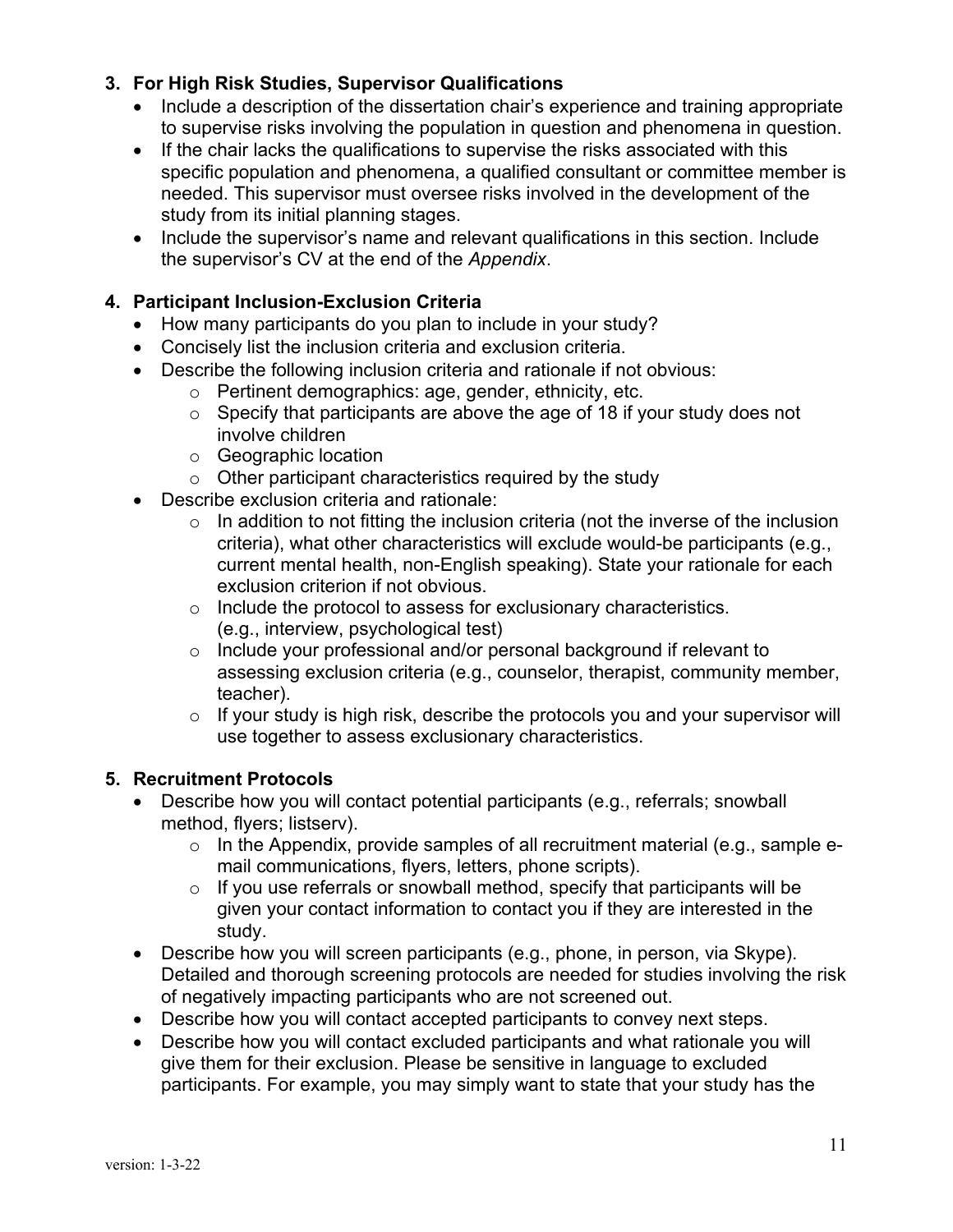number of participants it needs, rather than specify the participant's exclusionary characteristics. Offer psychological resources if appropriate.

# **6. Data Gathering Protocols**

# **Interactions with participants**

- Some research (e.g., anthropological, ethnographic, case study) involves observation and participation with groups and communities and requires relationships with leaders, respected community members, or members formally responsible for a group's welfare (e.g., school principals and instructors). Describe your relationship to the community and how this is included in your protocols for informing participants and receiving their consent.
- As appropriate, indicate that you will present the *Informed Consent* and *Participant Bill of Rights* (see #9 and #10 below) for participants' review prior to their appointment with you. Indicate that you will obtain a signed *Informed Consent* before data collection, first answering any questions they may have.
- Designate a neutral, safe space to work with participants that also ensures confidentiality, privacy, anonymity, and safety for the student researcher. Indicate how the space will meet these standards in your application.
- Describe each interaction with participants in data collection: how the appointment will be established, where it will take place, what will happen during the appointment, how long the appointment will take, and who, if anyone other than researcher and participant will be there (e.g., parent, guardian, support person).
- Describe how you will put the participant at ease.
- **Do not include procedure for analyzing data.**
- For use of questionnaires, pilot to confirm that they can be completed in the timeframe estimate you give to participants. If a survey is predicted to take longer than 60 minutes, include protocols for allowing participants to take a break.
- If a group interview will be conducted, describe how confidentiality will be maintained for individuals sharing personal information in the group setting. A *Confidentiality Agreement Form* should be created by the researcher and signed by participants before a group interview begins and included in the *Appendix*.
- Indicate if participants will have the opportunity to omit particular details from the study.

## **Data handling**

- If co-facilitators are assisting in your study, indicate who these individuals are, their relevant qualifications and backgrounds, and your protocols for maintaining confidentiality. Specify that anyone other than the researcher and supervisor with access to identified data will sign a *Confidentiality Agreement Form* and include in the *Appendix.*
- Indicate if a transcription service will be used. Indicate that the investigator will first remove personal identifiers from data and the transcriber will sign a *Transcription Services Confidentiality Agreement Form*, which participants have been provided a copy of.
- Describe how data will be collected, (e.g., notes, audio tape, video recording, participant artwork) stored, and identifiable data destroyed).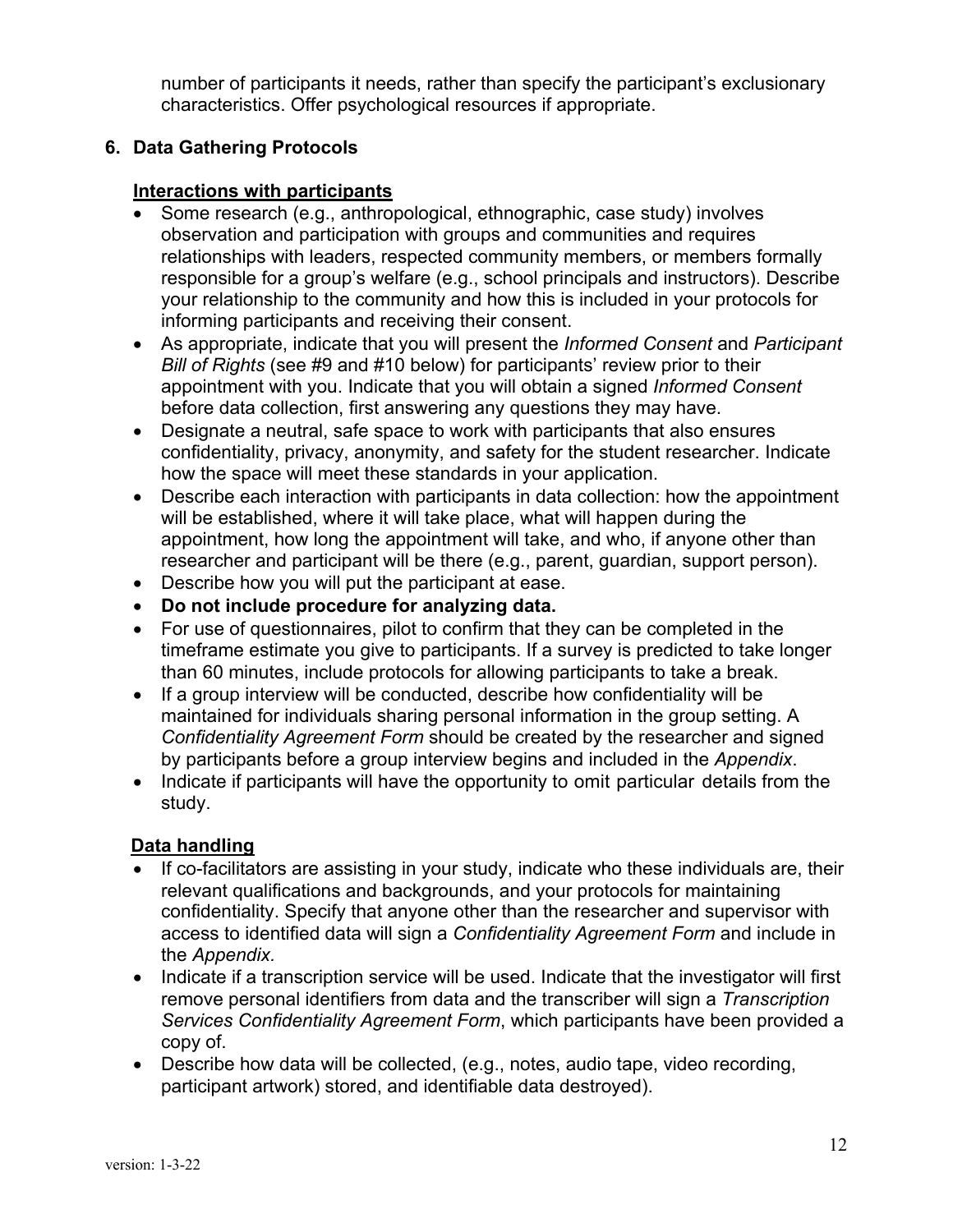- For online research, the risk of a breach of confidentiality is always possible. To minimize risk, all electronic data collected must be stored on password protected computers. Only computers with disc-based encryption enabled via Windows 10 or MacOS must be used to collect or store participant data. Only secured websites protected with SSL (Secure Sockets Layer) and TLS 1.2 or higher must be used to collect or store participant data. Indicate compliance with these security protocols in this section.
- For use of video or audio recordings (especially for video conferencing), specify if recordings made are for note taking and transcription purposes only and will not be used for anything else.
- Personal, identifiable information must be stored separate from data. Any identifying information must be removed from data.
- Hardcopy data must be stored in a locked area accessible only by the Principal Investigator.
- Personal, identifiable information must be destroyed within seven years of completion of this research project.
- A statement must be included that either nonidentifiable data could be used or distributed to another investigator for future research studies or will not be used or distributed for future research studies.
- If you have collected participant artwork, journals, or other materials for data analysis, please indicate that you will return these materials following completion of the study.

# **7. Psychological and Physical Risks and Protocols to Minimize**

- Describe in detail all the potential psychological risks to participants and how you intend to minimize them. No study is without risk; your sensitivity and awareness of potential risks should be demonstrated in this criterion.
- Describe in detail physical risks, if any, and how you intend to minimize them. This includes but is not limited to making sure that the physical space where the study is being conducted addresses potential physical risks to the participants.
- Describe risks to confidentiality and how you intend to minimize them for individuals sharing personal information in group settings, use of co-facilitators, and use of transcribers.
- High risk studies must offer referral to a mental health professional in case participants become stressed, anxious, or in other ways psychologically impacted in a negative manner during data gathering. In this section and in the *Informed Consent*, explain the experience of referral professionals working with the population. Provide the license numbers, addresses, and phone numbers for all referrals. Indicate that referral professionals have been directly contacted by you, are aware of the study and its risks, have agreed to accept participants should referral be needed, and can conduct remote sessions. Cost of mental health referrals should be taken into consideration.

## **8. Benefits**

• Name any monetary or material compensation. Describe potential indirect benefits including benefits of the research to participants, the academic discipline, or to society. Indicate that there can be no guarantee of direct benefit from this study.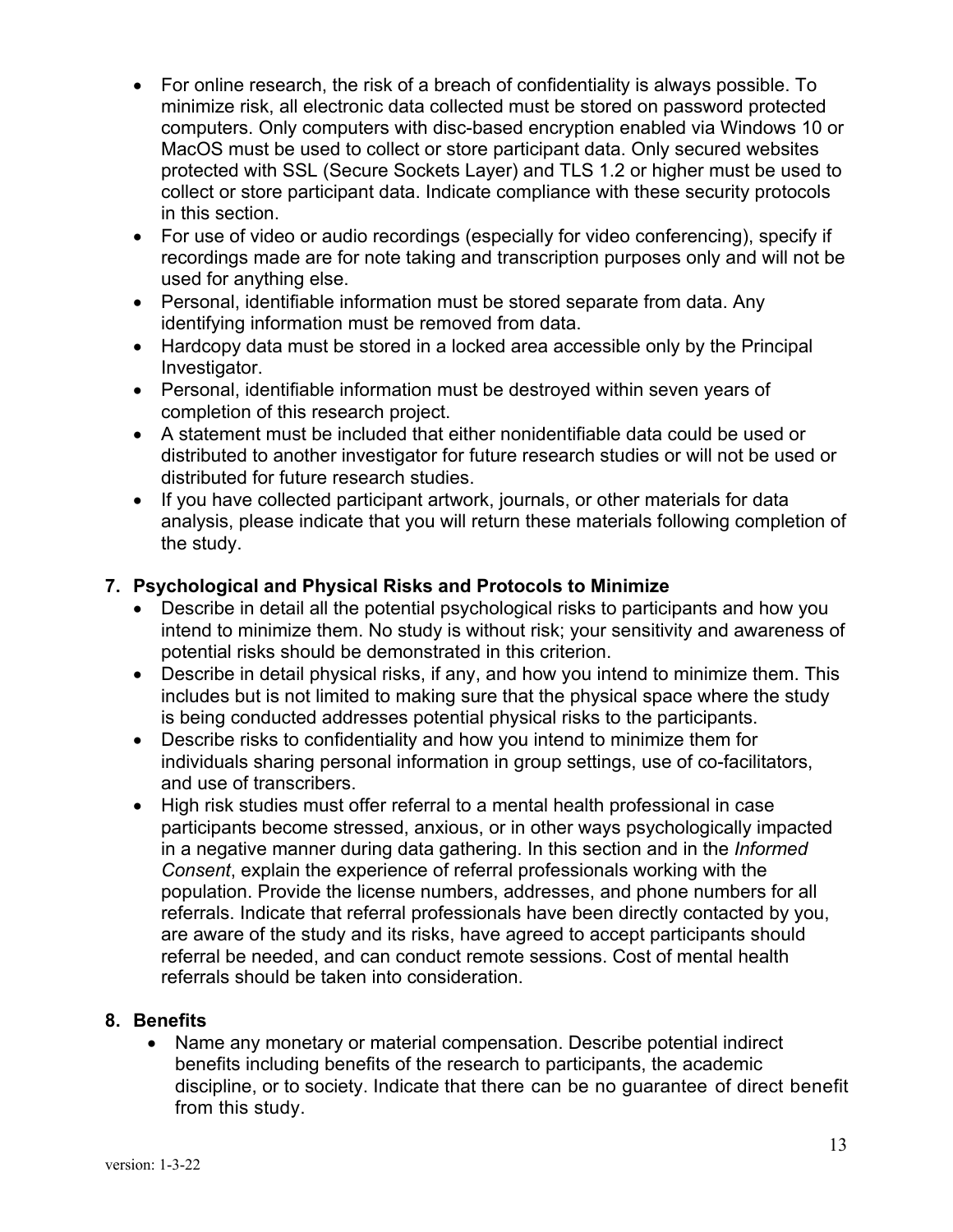## **9. Type of Informed Consent**

The type of your Informed Consent is based on the method and participants involved in your study.

Indicate the type you will be using from those noted below:

- *Written Consent* (most common): Participants sign an Informed Consent form indicating that they have been informed about the research and their part in it, and they have agreed to participate.
- *Assent*: Children of certain ages as well as certain adults need a parent, guardian, or a conservator to sign the Informed Consent form. A separate assent form or a handout with a simpler language explaining the study and its procedures is sometimes used to help with the consent process. Older children and adolescents should be included in the consent process, even though parent/guardian (written) consent is required.
- *Waiver of Signed Consent*: Federal regulations allow the HRRC to waive the requirement for the investigator to obtain a *signed* consent form if it finds either: (a) that the only record linking participants and the research would be the consent document, and the principal risk would be potential harm resulting from a breach of confidentiality; OR

(b) that the research presents no more than minimal risk to participants and involves no procedures for which written consent is normally required outside of the research context.

Thus, the HRRC may approve a request for waiver of signed consent in the following situations: (a) when the identities of participants will be completely anonymous (as with some surveys) and there is minimal risk in the study; (b) when obtaining signed consent is not appropriate or feasible according to the cultural standards of the population being studied and the study involves minimal risk; (c) when there is a legal, social, or economic risk entailed in signing the consent form, (e.g., for immigrants who might be identified as illegal, or for HIV antibody-positive individuals who might be identified as such). Please note that in some cases you may still be required to provide a written consent form, even if no signature is obtained.

#### **10.Informed Consent Form**

Prepare an *Informed Consent Form* and include it in the Appendix of your HRRC application. (A sample *Informed Consent Form* can be found in the "Appendices to Submit with your HRRC Application" in this packet.)

If the Informed Consent is presented in a language other than English, the HRRC strongly recommends including a certification of the translation. Please either 1.) translate yourself and have the Informed Consent certified by a certification company/ licensed individual; 2.) have it professionally translated; or 3) have a dissertation committee member fluent in both English and the language review the document.

The following information has to be presented in the *Informed Consent Form*, or where written consent is not required, it needs to be orally presented. Please make sure that your *Informed Consent Form* is written as a stand-alone document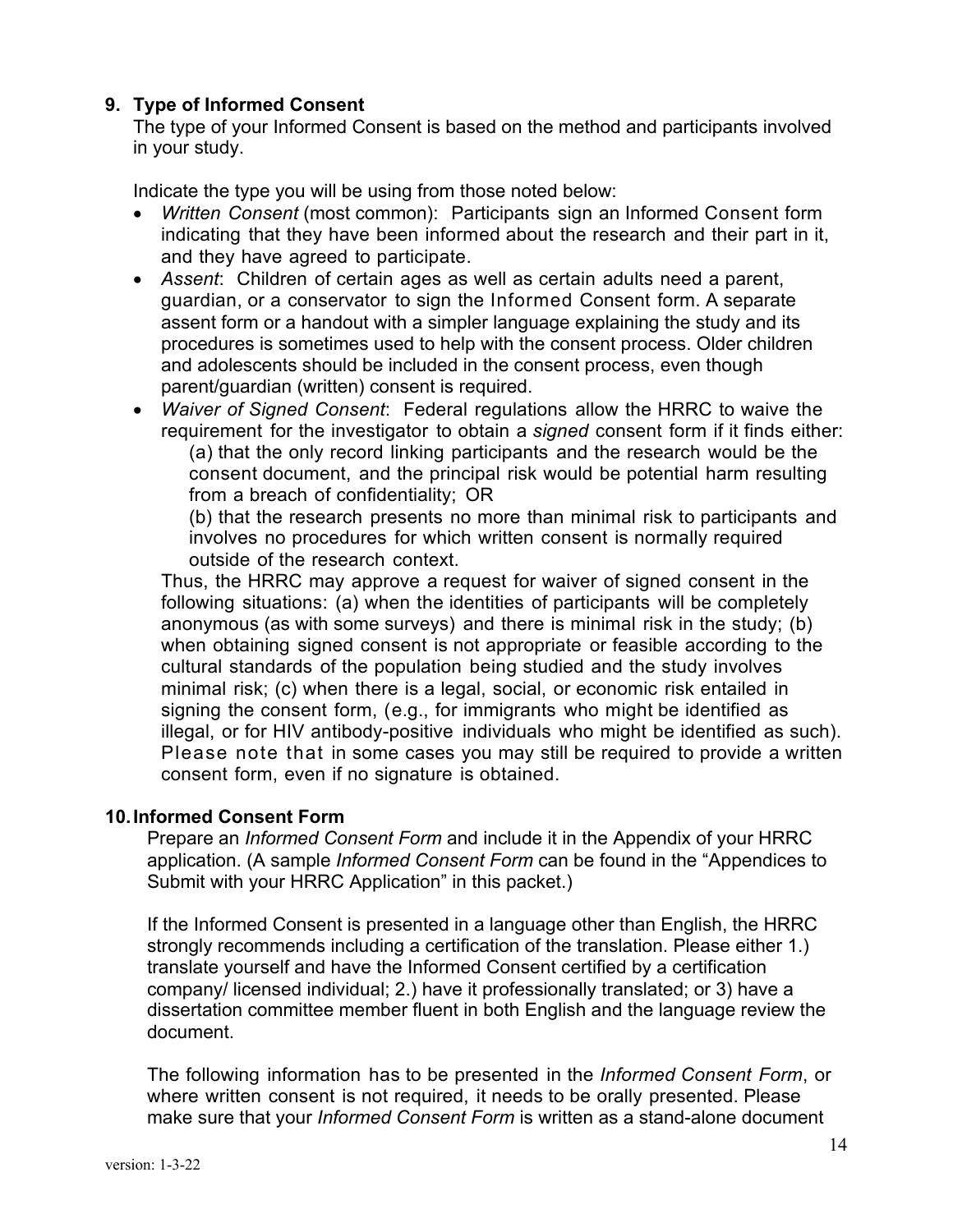for participants to understand the study and is consistent with how you describe your study in the HRRC application. The following points must be clearly presented:

- **Introduce yourself** and the study in non-technical language**.**
	- $\circ$  State that participation in this study is completely voluntary. If you decide to participate, you may refuse to answer any question(s), withdraw your consent, and/or discontinue your participation at any time and for any reason without penalty or prejudice.
- **Include all the details of what participation will involve.**

o Include each interaction with participants in data collection: how the appointment will be established, where/how it will take place, what will happen during the appointment, how long the appointment will take, and who, if anyone other than researcher and participant will be there.

 $\circ$  Indicate how many participants approximately will be included in the study.

- $\circ$  Ask them to find a private location for remote appointments or interviews to ensure confidentiality, privacy, and anonymity.
- o Before group meetings, indicate that all participants will agree to keep everything shared confidential, refrain from using real names, and sign a *Confidentiality Agreement Form*.
- o Indicate if any preparation or additional homework is required of participants.
- **Include data security protocols.**
- $\circ$  Indicate the following: For the protection of your privacy, all information will be kept strictly confidential and your identity will be protected within the limits of the law.
	- $\circ$  If co-facilitators are assisting in your study, introduce these individuals, their relevant qualifications and backgrounds, and your protocols for maintaining confidentiality. Specify that anyone other than the researcher and supervisor with access to identified data will sign a *Confidentiality Agreement Form*.
	- $\circ$  Introduce your research supervisor and that he/she will have access to data.
	- $\circ$  Indicate if a transcription service will be used. Indicate that the investigator will first remove personal identifiers from data and the transcriber will sign a *Transcription Services Confidentiality Agreement Form*, which participants will be provided a copy of.
	- o Describe how data will be collected, (e.g., notes, audio tape, video recording, participant artwork) stored, and identifiable data destroyed).
	- $\circ$  Indicate if participants will have the opportunity to omit particular details from the study.
	- o Explain that for online research, the risk of a breach of confidentiality is always possible. To minimize risk, all electronic data collected must be stored on password protected computers. Only computers with disc-based encryption enabled via Windows 10 or MacOS must be used to collect or store participant data. Only secured websites protected with SSL (Secure Sockets Layer) and TLS 1.2 or higher must be used to collect or store participant data. Indicate compliance with these security protocols in this section.
	- o For use of video or audio recordings (especially for video conferencing), specify if recordings made are for note taking and transcription purposes only and will not be used for anything else.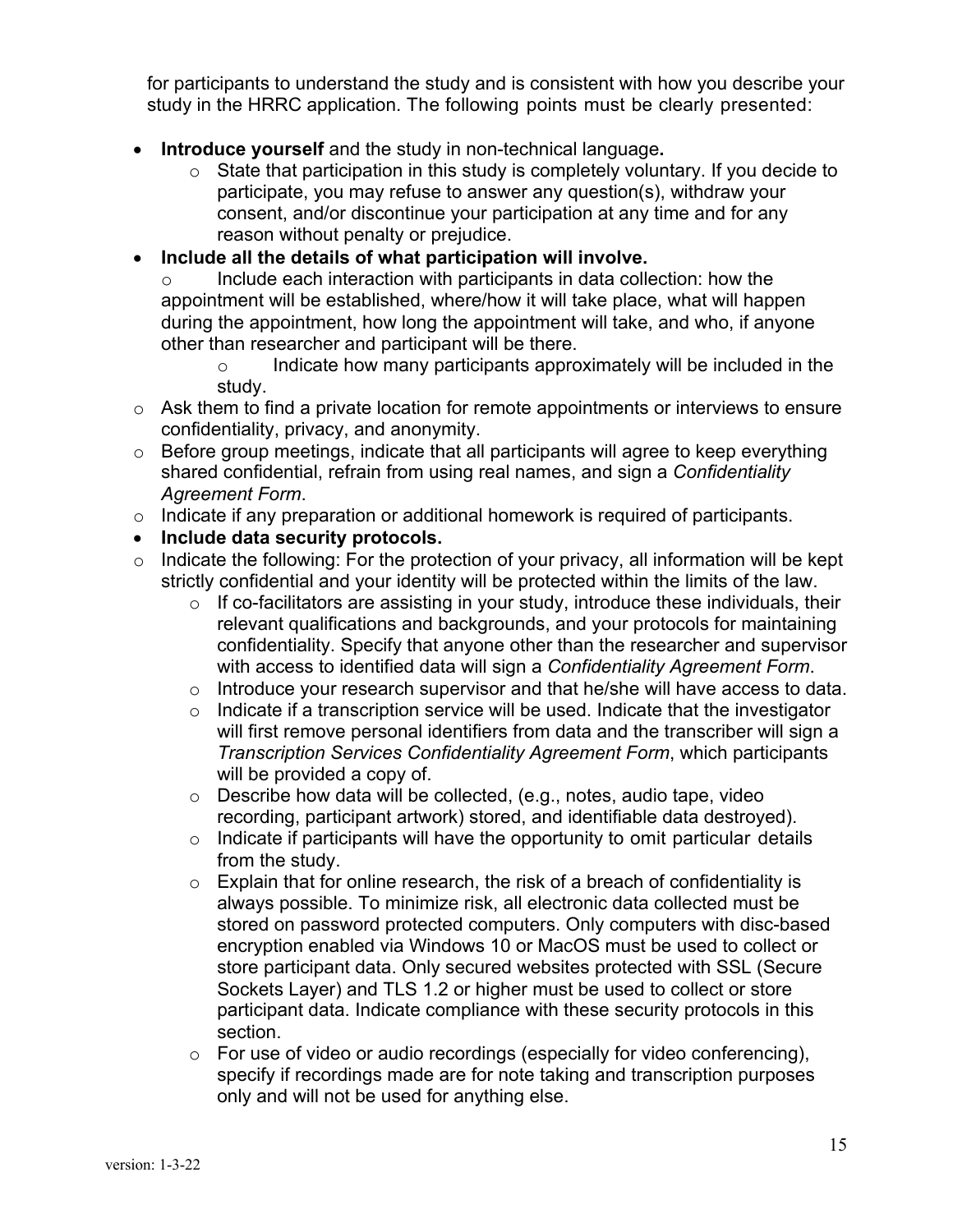- $\circ$  Personal, identifiable information must be stored separate from data. Any identifying information must be removed from data.
- $\circ$  Hardcopy data must be stored in a locked area accessible only by the Principal Investigator.
- $\circ$  Personal, identifiable information must be destroyed within seven years of completion of this research project.
- o A statement must be included that either nonidentifiable data could be used or distributed to another investigator for future research studies or will not be used or distributed for future research studies.
- $\circ$  If you have collected participant artwork, journals, or other materials for data analysis, please indicate that you will return these materials following completion of the study.

# • **Explain benefits.**

- o Indicate if no direct benefit, including any monetary recompense or treatment is offered or guaranteed.
- o Explain potential benefits for participants, the academic discipline, and society.
- **Include all risks discussed in your application.**
	- Provide protocols should participants become distressed.
- $\circ$  High risk studies require a mental health referral with experience working with the population. Include relevant experience, license numbers, addresses, and phone numbers for all referrals. Indicate that referral professionals have been directly contacted by you, are aware of the study and its risks, have agreed to accept participants should referral be needed, and can conduct remote sessions.
- **Include your contact information for general questions only.**
- **Provide the following HRRC contact information for concerns:**
	- o In addition, should you at any time wish to discuss issues related to your contribution to this study, including questions regarding your rights as a participant, suggestions for how to minimize potential risk, or concerns that you have been put at risk, you may share your concerns (anonymously, if you wish) with the Human Research Review Committee at the California Institute of Integral Studies, 1453 Mission Street, San Francisco, CA 94103 by email: hrrcoffice@ciis.edu.
- **Include all necessary information with the signature line:**
	- o Printed name;
	- o *I have read, understood, and received a copy of this Informed Consent form, the Participant Bill of Rights, the Confidentiality Statement, and the Confidentiality Agreement Forms signed by anyone with access to data other than the Principal Investigator and dissertation chair.*
	- o *I have had any questions about this research answered to my satisfaction;*
	- o *I understand that my confidentiality will be protected within the limits of the law;*
	- o *I consent to participate in this study;*
	- o *I am willingly and voluntarily participating in this research.*
	- o *Signature and date.*
- **Indicate that participants may receive a summary of the results** of the study by providing an email or mailing address.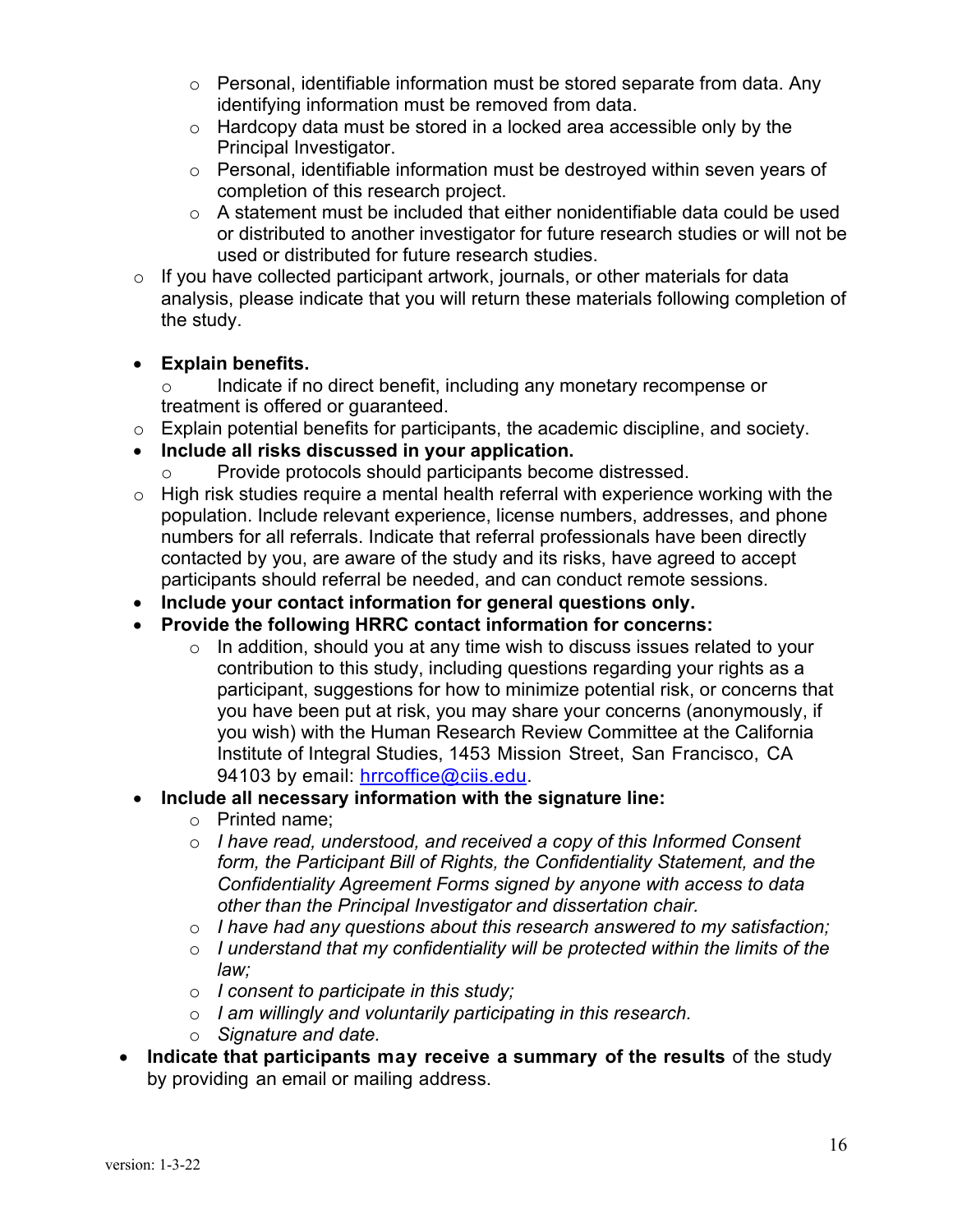## **11.Human Participant Bill of Rights**

It is the researcher's responsibility to see that participant rights are protected. California law requires that the Experimental Subjects Bill of Rights be given to participants in research using any form of medical treatment, including *psychotherapy*, in a language in which they are fluent. Copies of these documents are included herein. Make note that you will orally inform participants of these rights and provide participants with a written copy. Include in your *Informed Consent Form*, a signature line where upon signing, the participant confirms that he or she has been given this form.

## **12.Funding Agency or Sponsor**

• Indicate if this research is being funded and identify the agency or sponsor and their contact information.

## **13.Supervision by an Institution Other Than CIIS**

- If other institutions are involved in your study, make note that a letter of agreement signed by the appropriate authority is in the Appendix.
- If you are using archival data collected by another institution and/or researcher, provide a copy of a letter giving you permission to use the data. If the archival data were part of the study that underwent institutional review (IRB), include a copy of the approval letter in this application as well.
- If your study will be or has been conducted under the supervision of another institution, also include copies of their HRRC/IRB review in the Appendix.

#### **14.Samples of Interview Questions and Other Data Collection Materials.**

- Include all communication and data collection materials in the Appendix. This includes but is not limited to planned email communications, interview protocols, demographic information forms, and questionnaires used in your study.
- If you are using materials in a language other than English, please make sure to provide them in the original language as well as corresponding English translations.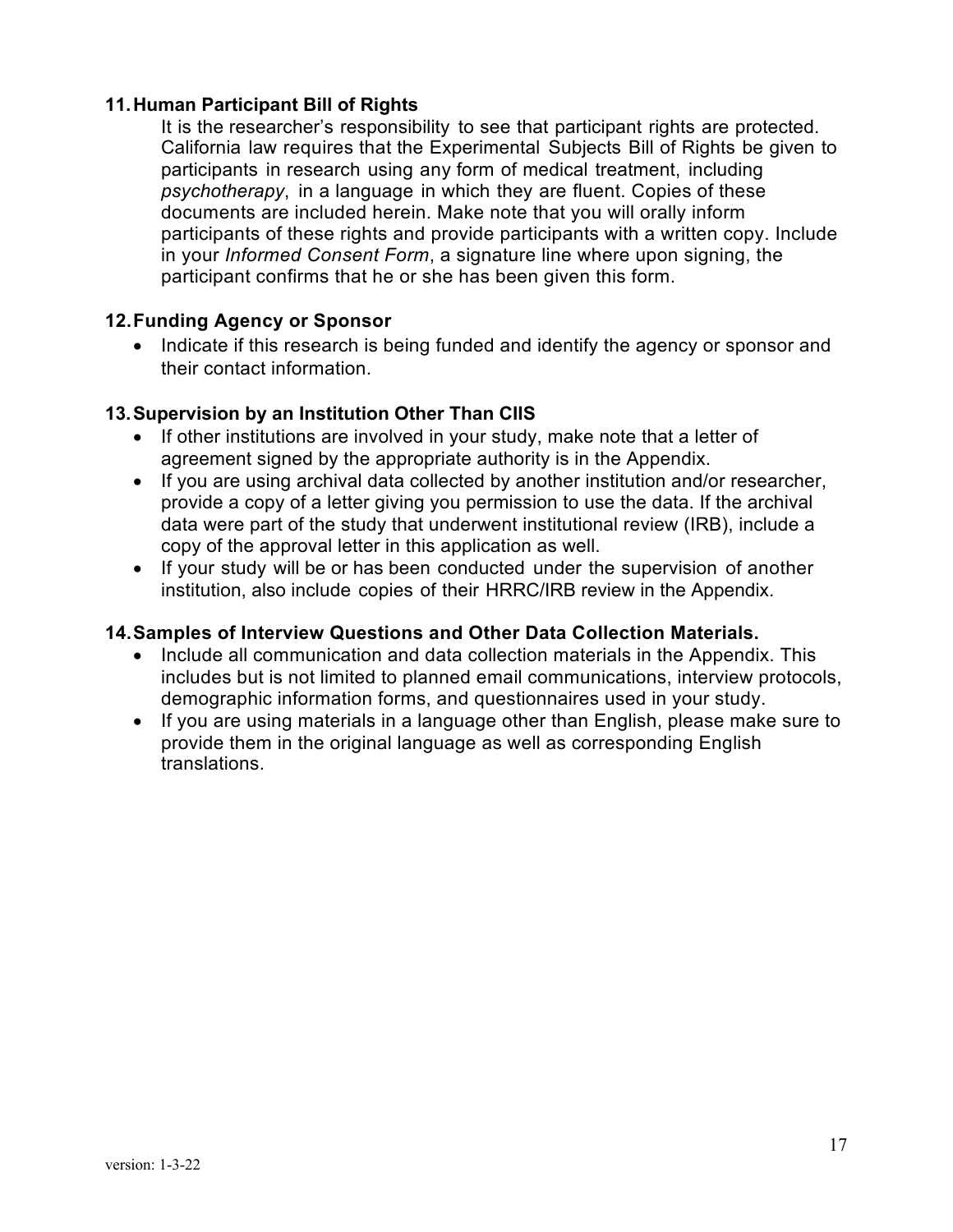#### **CIIS HRRC Application**

(Please follow application instructions above)

- **1. Study, Aim, Background**
- **2. Methodology and Methods**
- **3. For High Risk Studies, Supervisor Qualifications**
- **4. Participant Inclusion-Exclusion Criteria**
- **5. Recruitment Protocols**
- **6. Data Collection Protocols**
- **7. Psychological and Physical Risks and Protocols to Minimize**
- **8. Benefits**
- **9. Type of Informed Consent**
- **10. Informed Consent Form**
- **11. Human Participant Bill of Rights**

(Make note where this form can be found in the Appendix.)

- **12. Funding Agency or Sponsor**
- **13. Supervision by an Institution or an Organization outside of CIIS**
- **14. Sample Interview Questions and Other Materials**  (Make note where these materials can be found in the Appendix.)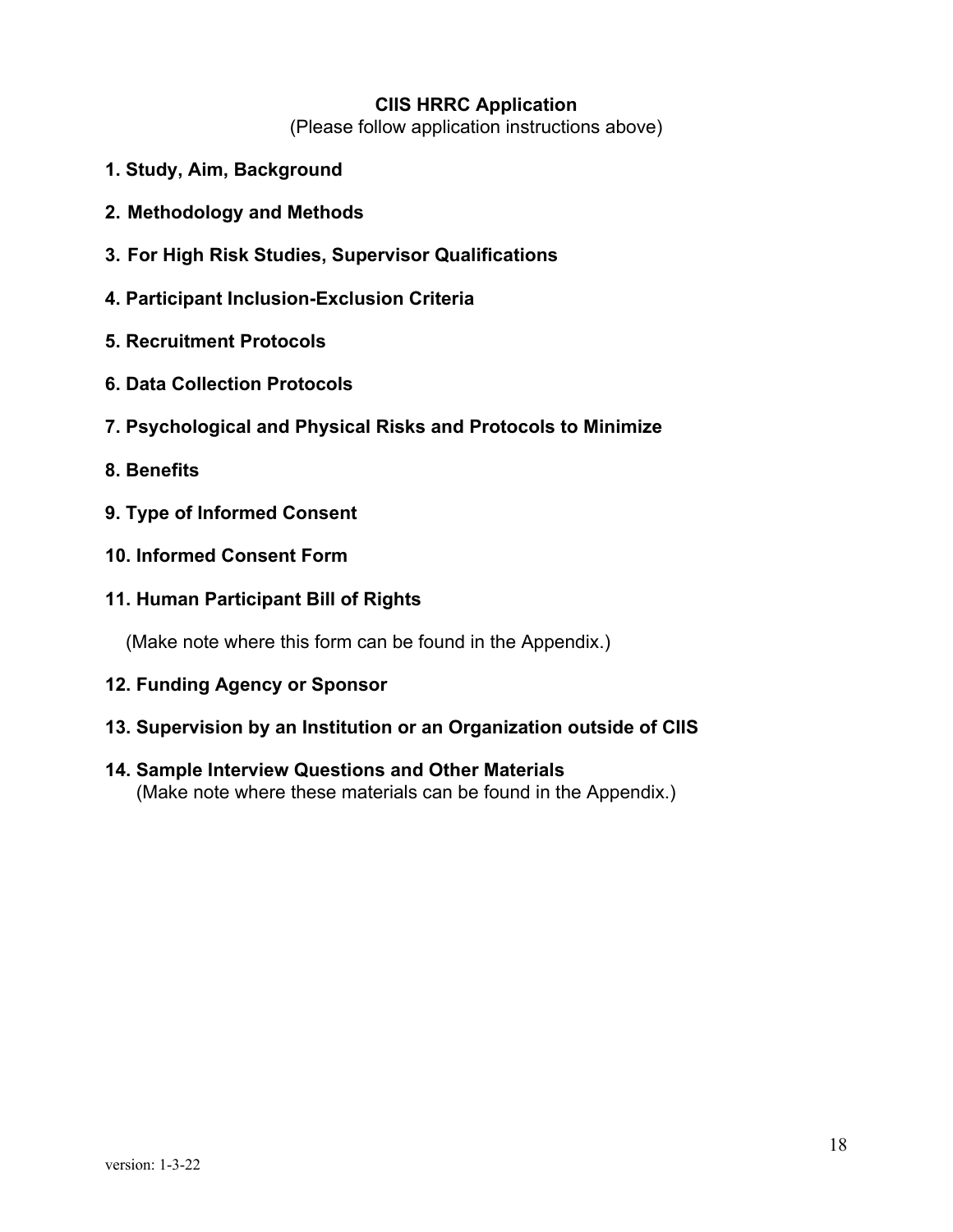# **Appendices to Be Submitted with HRRC Application**

## **Follow this order as applicable:**

- Informed Consent Form (see sample following) and/or, if applicable, an Assent Form/Protocol
- Human Participant Bill of Rights (see following)
- Confidentiality Statement (see following)
- Transcription Services Confidentiality Agreement Form to be signed by transcriber if this service is used (see sample)
- Recruitment materials (e.g., sample e-mail communications, flyers, letters, phone scripts)
- Communication to inform participant that they are included/invited to participate in the study
- Communication to inform participant they are not included
- Confidentiality Agreement Form for Group Interview
- Interview questions, questionnaires, and other materials used to collect data
- Letters of agreement with organizations who provide space, supervision, or access to their participants or other data (see sample)
- Permissions to use a space for data collection (e.g., rental agreement), as applicable)
- If applicable, letter from supervising organization other than CIIS, indicating its supervisory role and relationship to the study
- CV of research supervisor for high risk studies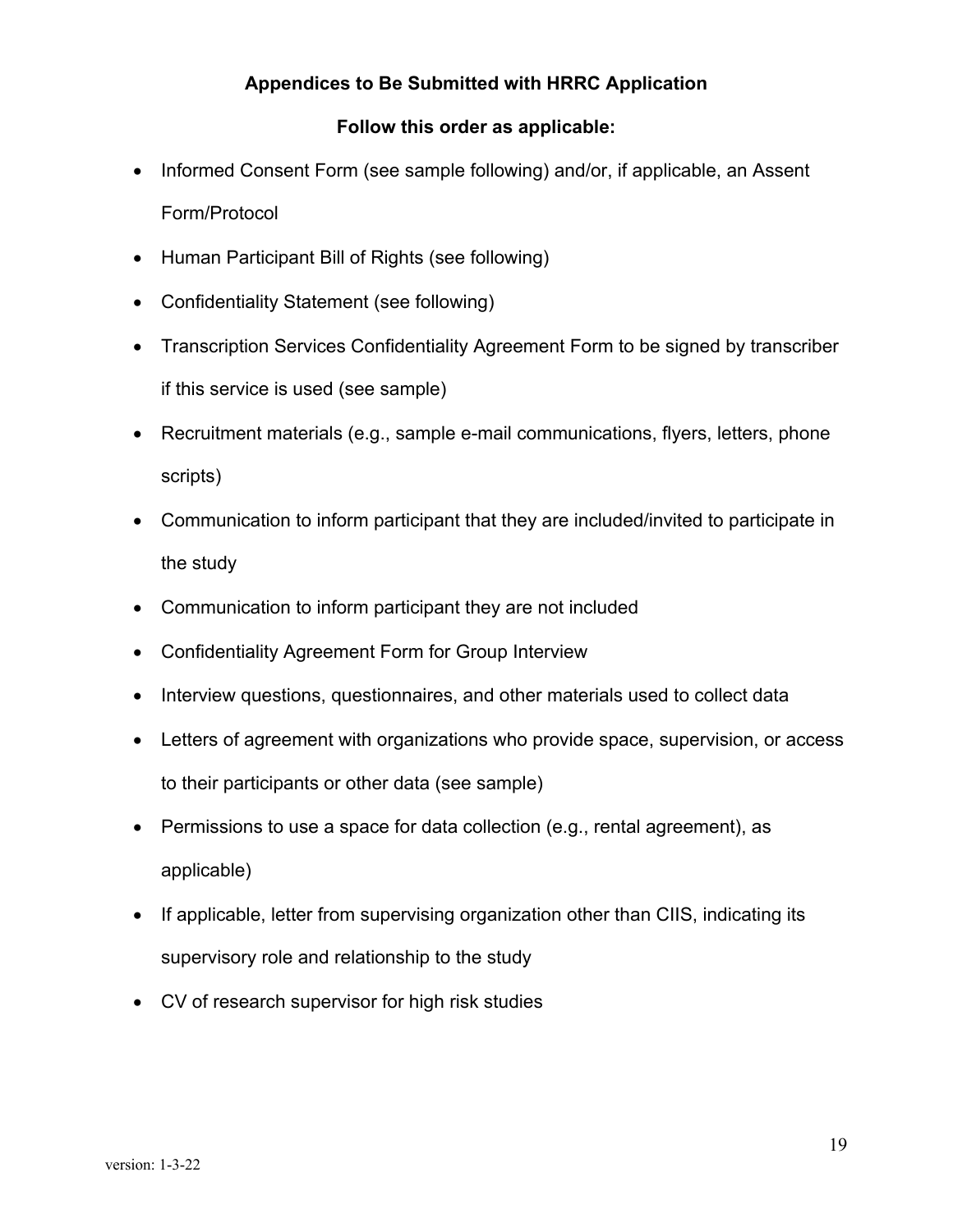## **Informed Consent Form – SAMPLE**

## **(This is a sample only; this form should align with the relevant sections in the body of your application.)**

**Introduce yourself.** Ronald Palmer, a doctoral student in clinical psychology, at the California Institute of Integral Studies (CIIS) in San Francisco, California, is conducting a study on the experience of individuals in recovery from alcoholism and addiction.

Participation in this study is completely voluntary. If you decide to participate, you may refuse to answer any question(s), withdraw your consent, and/or discontinue your participation at any time and for any reason without penalty or prejudice.

**Include all the details of what participation will involve.** As a person identified as having such experience, you are invited to participate in this study. It will involve completion of an online questionnaire, and the audio recording of a semi-structured group interview with roughly ten other participants who have experienced recovery from alcoholism and addiction. The questionnaire will be conducted using Survey Monkey. This may take approximately one-and-a-half hours, during which you will have the opportunity to save your work and take a break.

The group interview will be conducted using Zoom with audio only and scheduled at a time convenient to you and the group. You will need to find a private location to ensure confidentiality, privacy, and anonymity. The group interview has been designed to last approximately one hour and no longer than one-and-a-half hours. During that time, you will be invited to talk in a manner you find safe and comfortable concerning your personal understanding of recovery from alcoholism and addiction. Before participation in the group interview, all participants will agree to keep everything shared confidential, refrain from using real names, and sign a *Confidentiality Agreement Form*. No preparation on your part is required for any part of the process.

**Include data security protocols.** For the protection of your privacy, all information will be kept strictly confidential and your identity will be protected within the limits of the law. Sunny Dee, a counselor who has ten years of experience working with individuals in recovery from addiction will assist with the group interview as a co-facilitator. Sunny Dee has agreed to keep everything shared confidential and has signed a *Confidentiality Agreement Form*, which you are provided a copy of.

The Principal Investigator's dissertation chair, Dr. Dana Pepper, Ph.D., will have access to the data associated with this study. A transcription service will be used to convert the audio file from the Zoom interview into typed text. To ensure your privacy, the investigator will first remove personal identifiers from the recording and the transcriber will sign a *Transcription Services Confidentiality Agreement Form*, which you will be provided a copy of.

For data collected using Survey Monkey, as with all online research, the risk of a breach of confidentiality is always possible. To minimize risk, all electronic data collected will be stored on password protected computers. Only computers with disc-based encryption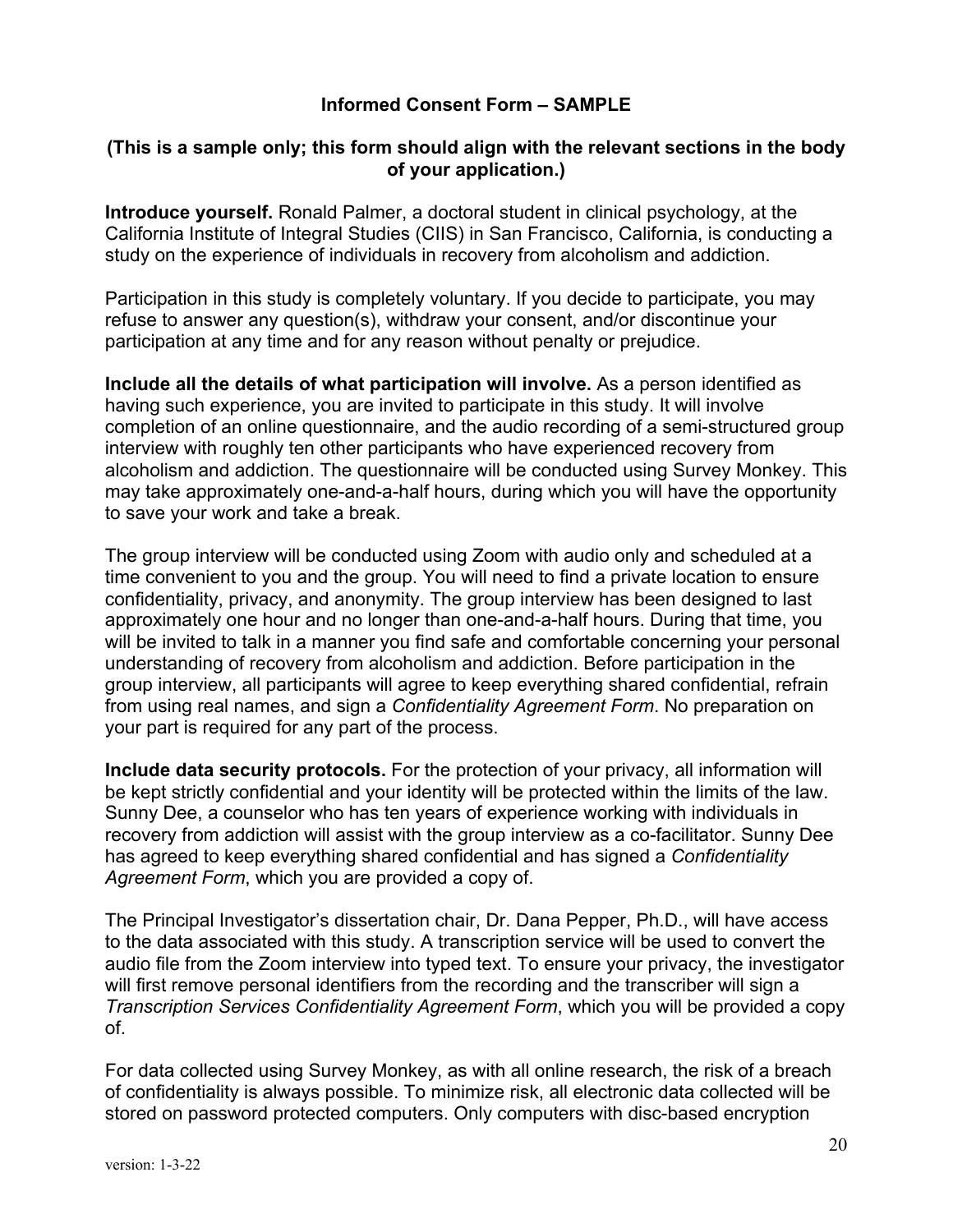enabled via Windows 10 or MacOS will be used to collect or store participant data. Only secured websites protected with SSL (Secure Sockets Layer) and TLS 1.2 or higher will be used to collect or store participant data. Personal information will be stored separate from the questionnaire and group interview data. Any identifying information will be removed from both sets of data. Hardcopy data will be stored in a locked area accessible only by the Principal Investigator. For the group interview, audio recordings from Zoom are for note taking purposes only and will be deleted following transcription. Additionally, your request to omit particular details from data that you specify to the Principal Investigator will be honored.

All electronic and hardcopy data with personally identifying information will be destroyed within seven years of completion of this research project. Nonidentifiable participant data will be retained for future research studies or distributed to another investigator for future research studies. No information that could personally identify any of the participants will be used in the published dissertation or for any other purpose.

**Explain benefits.** For your participation, no direct benefit, including any monetary recompense or treatment is offered or guaranteed. If you choose to take part, your contribution will help increase understanding about the nature of long-term recovery from alcoholism or addiction, an area of knowledge that has rarely been discussed in the professional literature. In addition, participation in the study may benefit others seeking to enter recovery, those already in recovery, or you directly. That is, based on the experiences of participants in similar research studies, I expect you may find the interview affords an opportunity for reflection and self-expression.

**Include all risks discussed in your application, (not this sample discussion of risks).** Before you agree to participate, it is important to understand that, while this study is designed to minimize potential risks, this inquiry may touch sensitive areas. In other words, depending on your unique history with the topic, it is possible to experience discomfort when discussing situations that were challenging for you. **Provide protocols should participants become distressed. High risk needs referral information**. If you have any questions before, during, or after your interview, the Principal Investigator will make every effort to discuss them with you.

The following crisis numbers are available to you:

- San Francisco Suicide Prevention Drug Line: 1-800-000-000
- San Francisco Suicide Prevention Relapse Line: 415-000-0000

| Sun | 7:00 AM   | Marina                | 2118 Greenwich St<br>at Fillmore St<br>The Dry Dock        | Daily, Big Book                |
|-----|-----------|-----------------------|------------------------------------------------------------|--------------------------------|
| Sun | 7:00 AM   | <b>Mission</b>        | 2900 24th St<br>at Florida St<br><b>Mission Fellowship</b> | Daily, Wheelchair Access       |
| Sun | $8:00$ AM | <b>Bernal Heights</b> | 515 Cortland Ave<br>at Andover St<br>Neighborhood Center   | Book Study, Steps & Traditions |

Please see information on San Francisco12-Step meeting times and locations: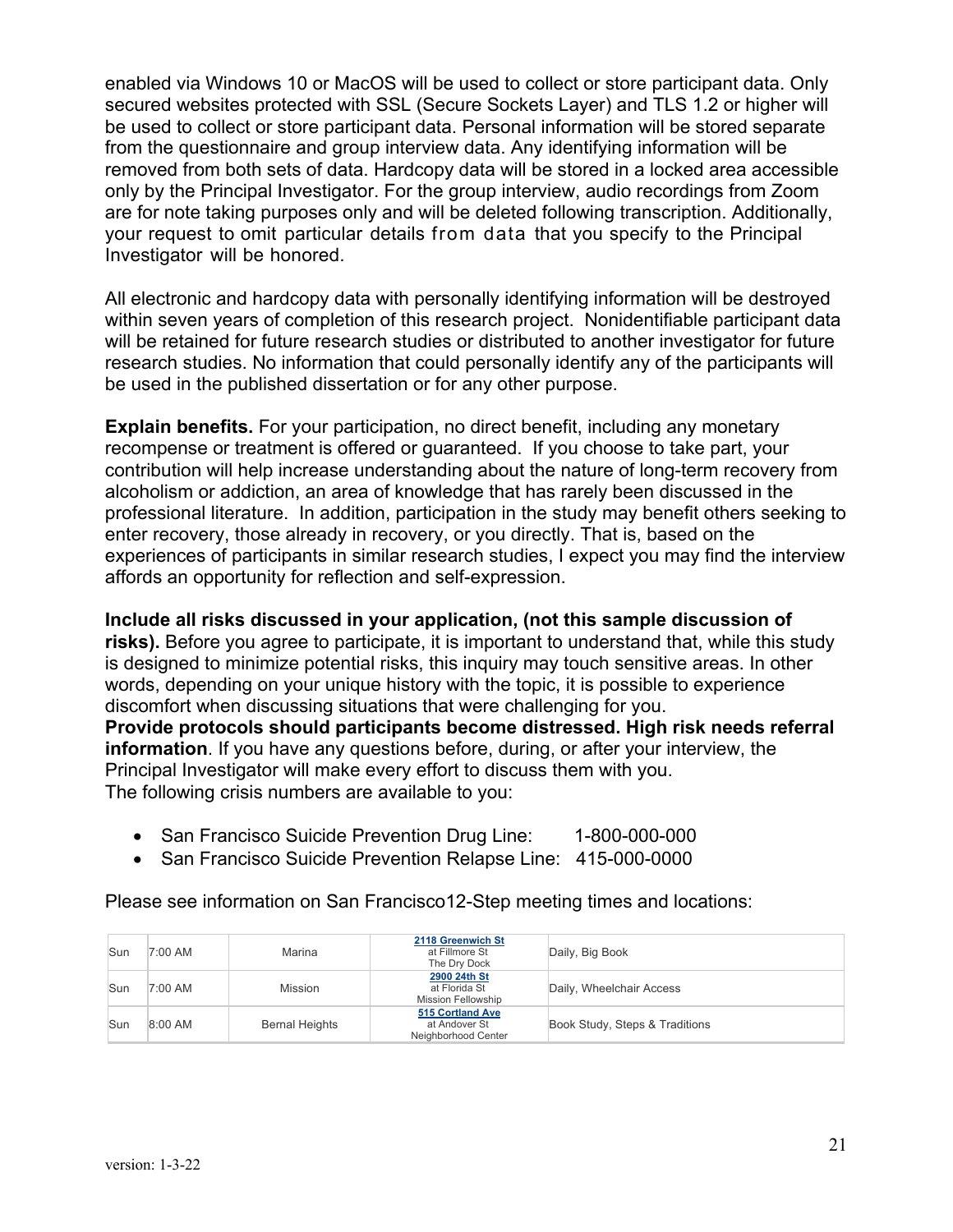The following Licensed Clinical Psychologists have experience working with individuals in recovery from alcoholism and addiction, are aware of this study, are willing to accept referrals, and can conduct remote sessions:

- Yerba Mate (license number # 1234); Address: 0000 Mission Street, San Francisco, CA 94103; Phone: 415-000-0000.
- Ginger Allen (license number # 5678); Address: 0000 Mission Street, San Francisco, CA 94103; Phone: 415-000-0000.

If you have any questions about the study, please feel free to contact the Principal Investigator, Ronald Palmer by email, tLemon@gmail.com or phone, 415-000-000.

**Provide HRRC contact information.** In addition, should you at any time wish to discuss issues related to your contribution to this study, including questions regarding your rights as a participant, suggestions for how to minimize potential risk, or concerns that you have been put at risk, you may share your concerns (anonymously, if you wish) with the Human Research Review Committee at the California Institute of Integral Studies, 1453 Mission Street, San Francisco, CA 94103 by email: hrrcoffice@ciis.edu.

## **Include all necessary information with the signature line.**

I, \_\_\_\_\_\_\_\_\_\_\_\_\_\_\_\_\_\_\_\_\_(*your printed name*), *attest that:*

- *I have read, understood, and received a copy of this Informed Consent Form, the Participant Bill of Rights, the Confidentiality Statement, and the Confidentiality Agreement Forms signed by anyone with access to data other than the Principal Investigator and dissertation chair.*
- *I have had any questions about this research answered to my satisfaction;*
- *I understand that my confidentiality will be protected within the limits of the law;*
- *I consent to participate in this study;*
- *I am willingly and voluntarily participating in this research.*

 $\mathcal{L}_\text{max}$  , and the contribution of the contribution of  $\mathcal{L}_\text{max}$  , and the contribution of  $\mathcal{L}_\text{max}$ Participant's Signature Date

If you would like to receive a summary of the results of the study, please provide an email or mailing address below where it can be sent to you.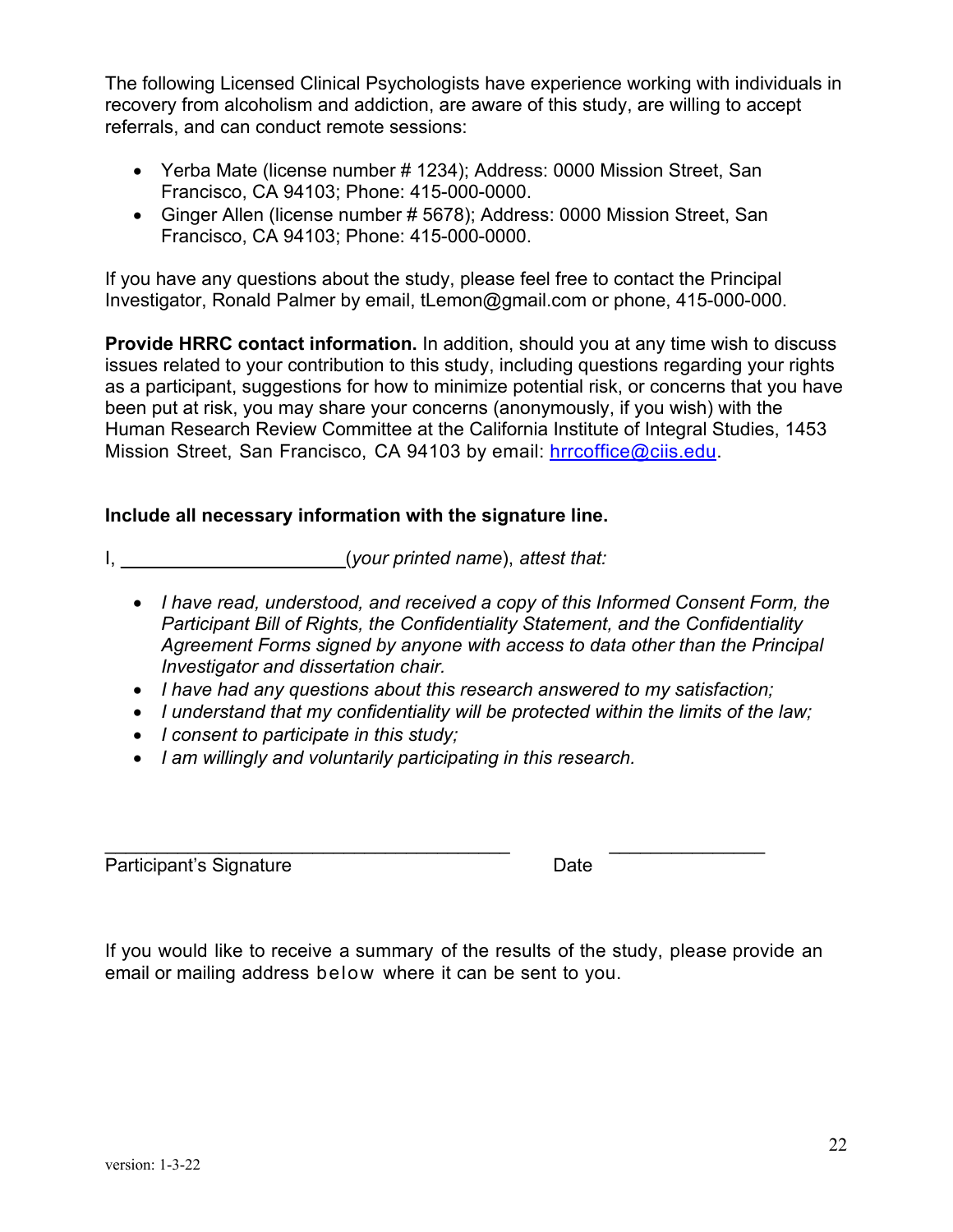#### **Human Participant Bill of Rights**

You have the right to...

be treated with dignity and respect;

 be given a clear description of the purpose of the study and what is expected of you as a participant;

 be told of any benefits or risks to you that can be expected from participating in the study;

know the researcher's training and experience;

ask any questions you may have about the study;

 decide to participate or not without any pressure from the researcher or his or her assistants;

have your privacy protected within the limits of the law;

 refuse to answer any research question, refuse to participate in any part of the study, or withdraw from the study at any time without any negative effects to you;

be given a description of the overall results of the study upon request;

 discuss any concerns or file a complaint about the study (anonymously, if you wish) with the Human Research Review Committee, California Institute of Integral Studies, 1453 Mission Street, San Francisco, CA 94103, via email: hrrcoffice@ciis.edu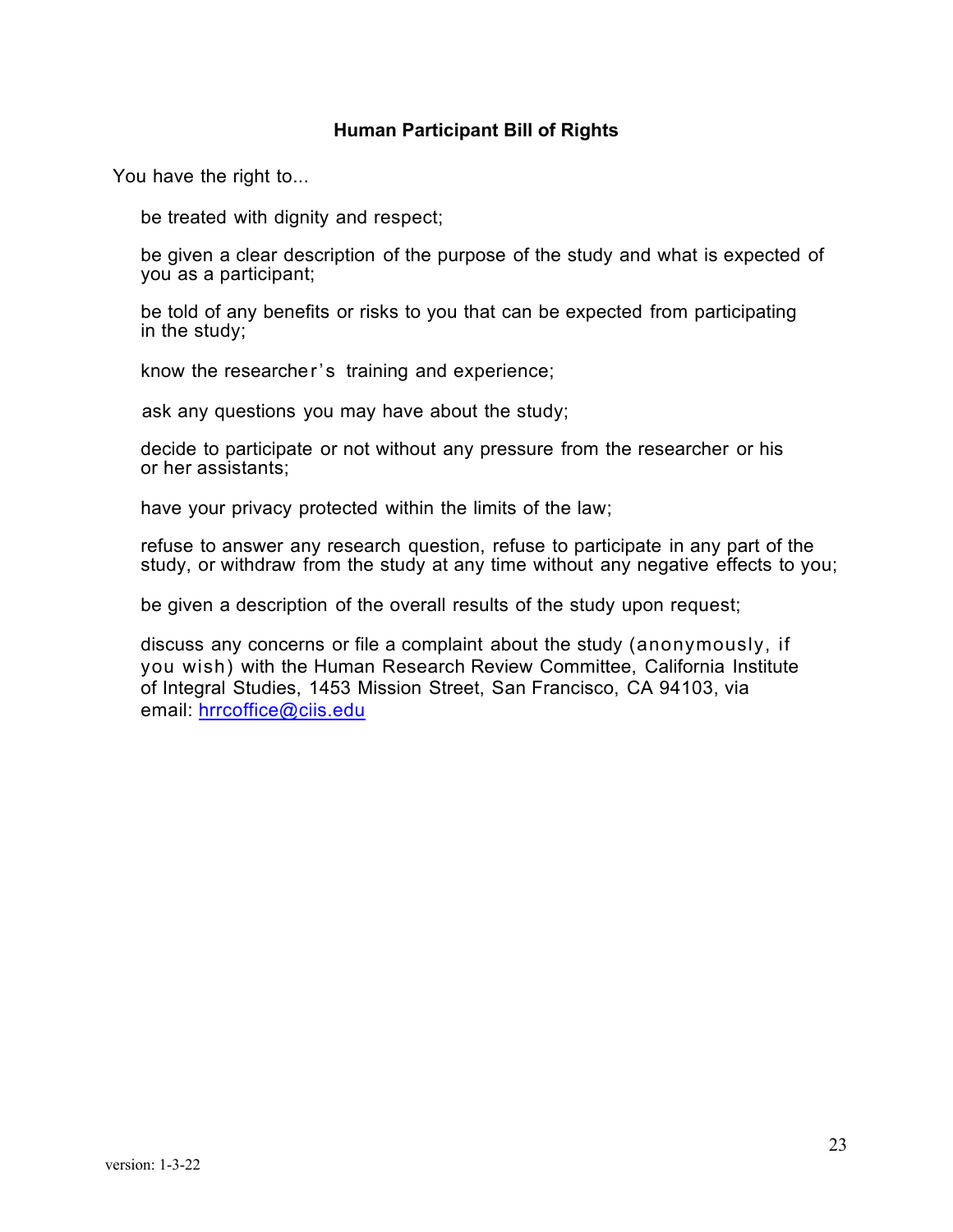#### **SAMPLE Confidentiality Statement**

Your privacy with respect to the information you disclose during participation in this study will be protected within the limits of the law. However, there are circumstances where a researcher is required by law to reveal information, usually for the protection of a patient, research participant, or others. A report to the police department or to the appropriate protective agency is required in the following cases:

- 1. if, in the judgment of the researcher, a patient or research participant becomes dangerous to himself or herself or others (or their property), and revealing the information is necessary to prevent the danger;
- 2. if there is suspected child abuse, in other words if a child under 18 has been a victim of a crime or neglect;
- 3. if there is suspected elder abuse, in other words if an individual aged 65 or older has been victim of a crime or neglect.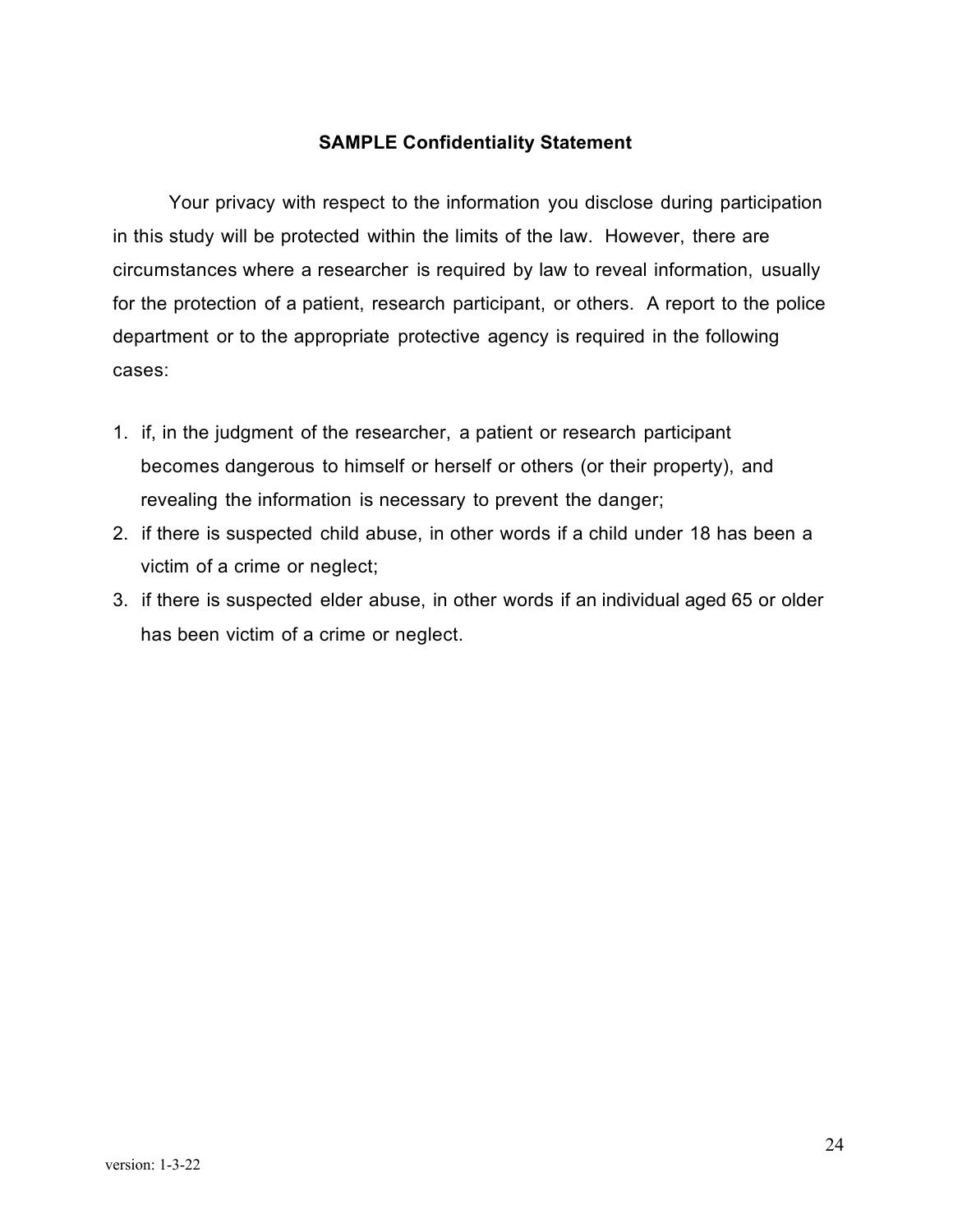## **SAMPLE Transcription and/or Translation Services Confidentiality Agreement**

I, transcriptionist and/or translator, individually and on behalf of [name of business or entity if applicable] , do hereby agree to maintain full confidentiality in regards to any and all audiotapes, videotapes, and oral or written documentation received from \_\_\_\_\_\_\_\_\_\_\_\_\_\_[researcher's name] related to his/her research study titled \_\_\_\_\_\_\_\_\_\_\_\_\_\_\_\_.

Furthermore, I agree:

- 1. To hold in strictest confidence the identification of any individual that may be inadvertently revealed during the transcription of audio-taped or live oral interviews, or in any associated documents;
- 2. To not disclose any information received for profit, gain, or otherwise;
- 3. To not make copies of any audiotapes, videotapes, or computerized files of the transcribed interview texts, unless specifically requested to do so by [researcher's name];
- 4. To store all study-related audiotapes, videotapes and materials in a safe, secure location as long as they are in my possession;
- 5. To return all audiotapes, videotapes and study-related documents to [researcher's name] in a complete and timely manner.
- 6. To delete all electronic files containing study-related documents from my computer hard drive and any backup devices.

Please provide the following contact information for the researcher and the transcriber and/or translator:

For Transcriber/Translator:

| Λ<br>lronor<br>-<br>--<br>. |  |  |
|-----------------------------|--|--|
|                             |  |  |

For Researcher:

Address: with the contract of the contract of the contract of the contract of the contract of the contract of the contract of the contract of the contract of the contract of the contract of the contract of the contract of

Phone number:  $\blacksquare$ 

I am aware that I can be held legally liable for any breach of this confidentiality agreement, and for any harm incurred by individuals if I disclose identifiable information contained in the audiotapes, videotapes and/or paper files to which I will have access. I am further aware that if any breach of confidentiality occurs, I will be fully subject to the laws of the State of California.

Transcriber/ Translator's name: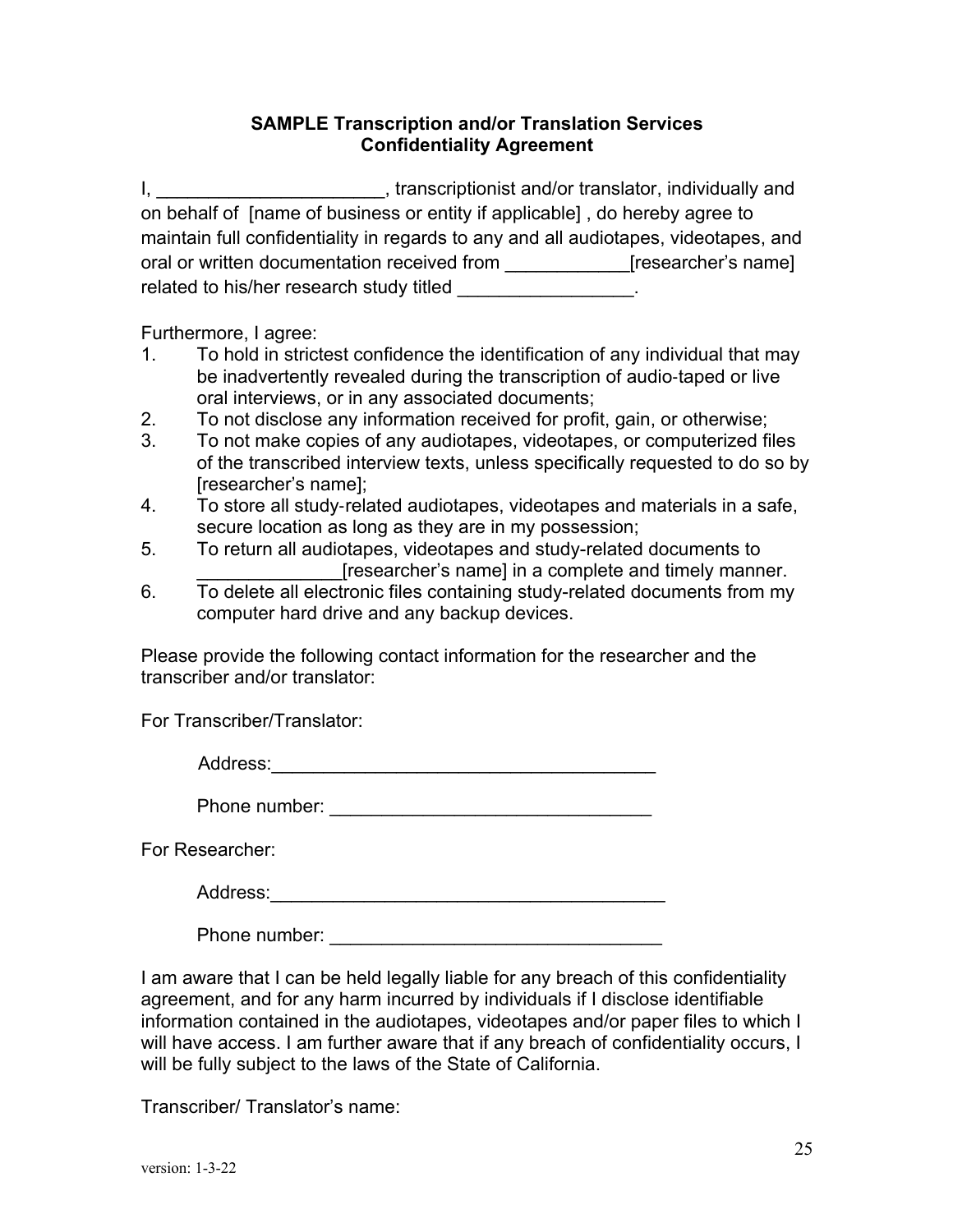Transcriber/Translator's signature:

Transcriber/Translator's Name of Business and Title (if applicable):

 $\mathcal{L}_\text{max} = \mathcal{L}_\text{max} = \mathcal{L}_\text{max} = \mathcal{L}_\text{max} = \mathcal{L}_\text{max} = \mathcal{L}_\text{max} = \mathcal{L}_\text{max} = \mathcal{L}_\text{max} = \mathcal{L}_\text{max} = \mathcal{L}_\text{max} = \mathcal{L}_\text{max} = \mathcal{L}_\text{max} = \mathcal{L}_\text{max} = \mathcal{L}_\text{max} = \mathcal{L}_\text{max} = \mathcal{L}_\text{max} = \mathcal{L}_\text{max} = \mathcal{L}_\text{max} = \mathcal{$ 

 $\overline{\phantom{a}}$ 

\_\_\_\_\_\_\_\_\_\_\_\_\_\_\_\_\_\_\_\_\_\_\_\_\_\_\_\_\_\_\_\_\_\_\_\_\_

Date: \_\_\_\_\_\_\_\_\_\_\_\_\_\_\_\_\_\_\_\_\_\_\_\_\_\_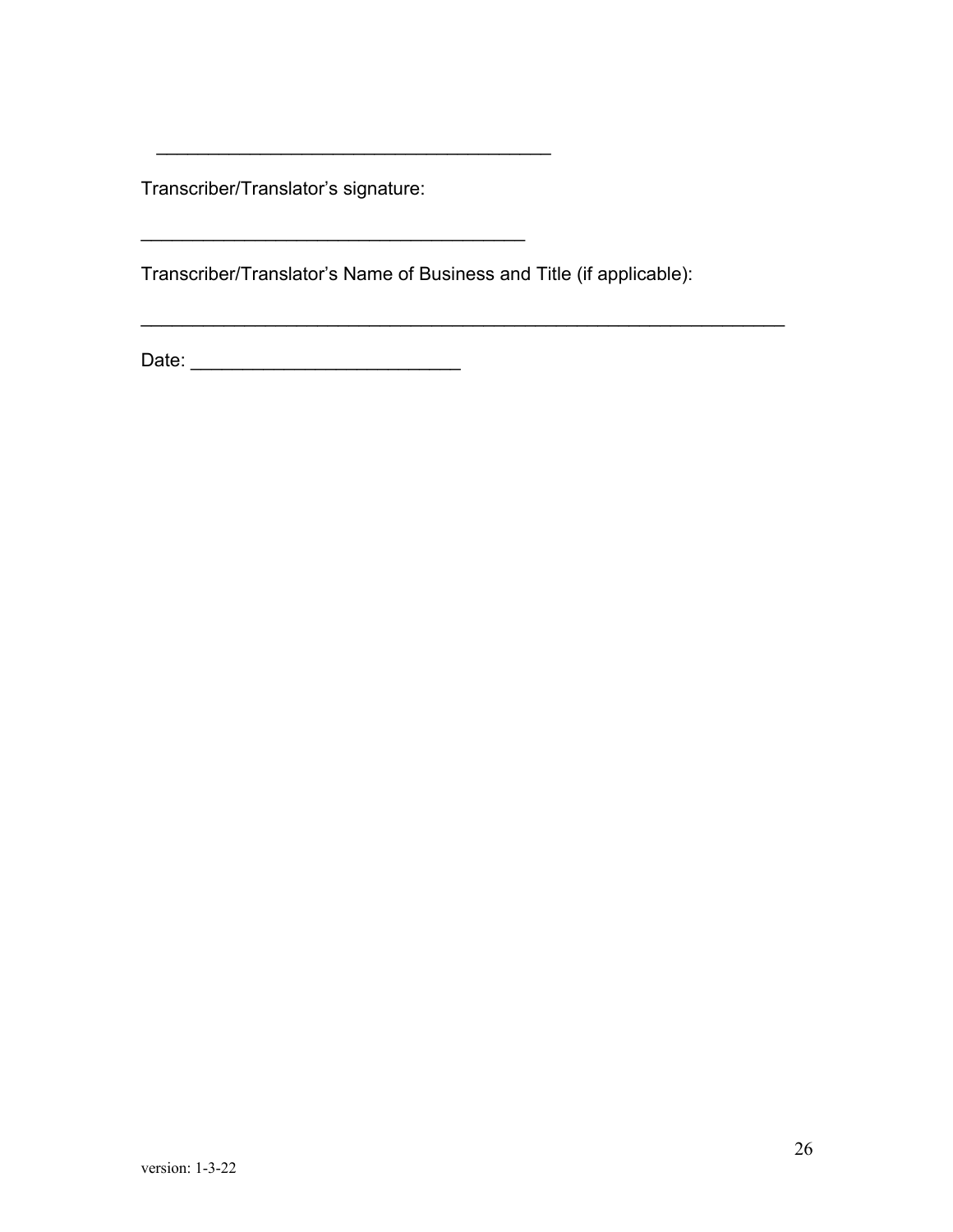### **Information Letter**

If using an Information Letter, only include introductory information about the study such as what participation will involve.

Do not include protocols for confidentiality, data storage and destruction, or risks.

Including information intended for the Informed Consent can be redundant and confusing.